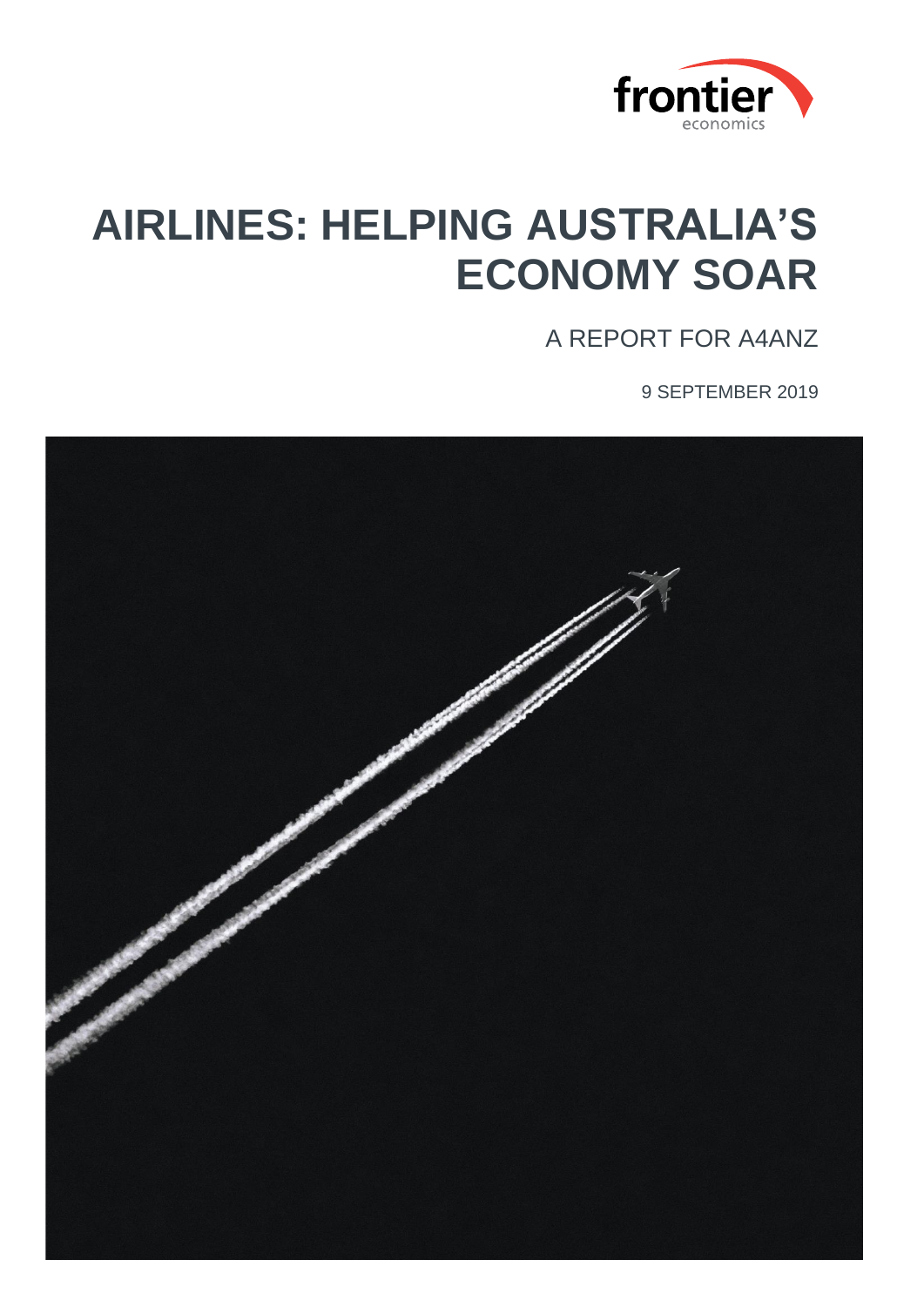Frontier Economics Pty Ltd is a member of the Frontier Economics network, and is headquartered in Australia with a subsidiary company, Frontier Economics Pte Ltd in Singapore. Our fellow network member, Frontier Economics Ltd, is headquartered in the United Kingdom. The companies are independently owned, and legal commitments entered into by any one company do not impose any obligations on other companies in the network. All views expressed in this document are the views of Frontier Economics Pty Ltd.

#### **Disclaimer**

None of Frontier Economics Pty Ltd (including the directors and employees) make any representation or warranty as to the accuracy or completeness of this report. Nor shall they have any liability (whether arising from negligence or otherwise) for any representations (express or implied) or information contained in, or for any omissions from, the report or any written or oral communications transmitted in the course of the project.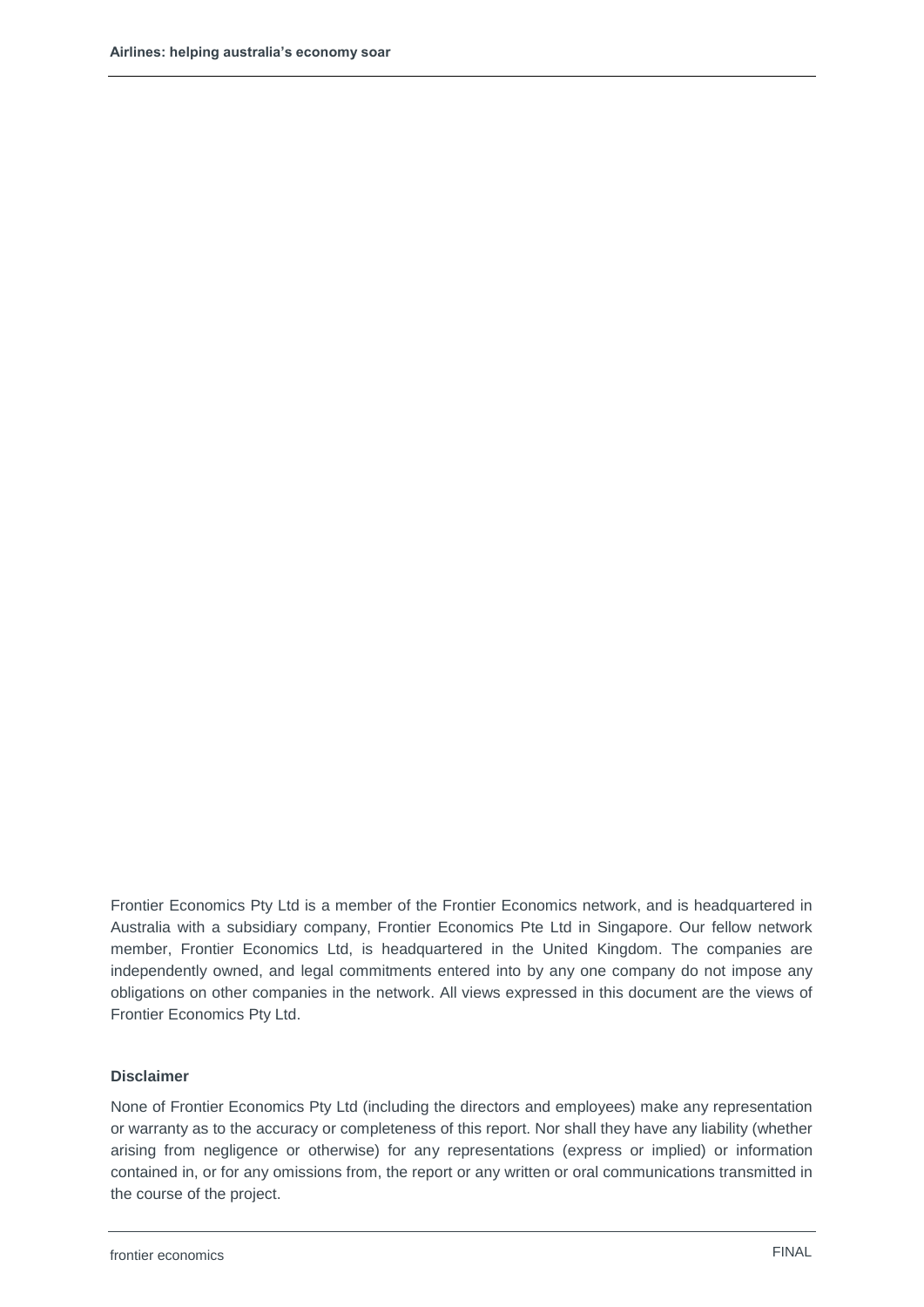# **CONTENTS**

| <b>Overview</b> |                                                                          |                 |
|-----------------|--------------------------------------------------------------------------|-----------------|
| $\mathbf 1$     | The contribution of airlines to the economy                              | 3               |
| 1.1             | Air transportation is a critical link in the economy                     | 3               |
| 1.2             | Air transport sector's economic contribution                             | $\overline{4}$  |
| 1.3             | Efficient air transport supply chains enable prosperity                  | 5               |
| 1.4             | Good connectivity is important for the economy                           | 6               |
| 1.5             | Air connectivity is particularly critical for regional Australia         | $\overline{7}$  |
| $\mathbf{2}$    | There is untapped potential                                              | 10              |
| 2.1             | The global view shows significant gains from reforms in the sector       | 10              |
| 2.2             | Australian airlines are competitive and efficient                        | 10              |
| 2.3             | Room for improvement                                                     | 12 <sup>2</sup> |
| 2.4             | Lower airport charges would increase economic benefits to Australia      | 14              |
| 2.5             | The benefits from strengthened regulation are significant and achievable | 17              |

# **Figures**

| Figure 1: Potential benefits from improving Australian airport regulation                             | 2  |
|-------------------------------------------------------------------------------------------------------|----|
| Figure 2: Economic contribution of air transport in Australia                                         | 5  |
| Figure 3: Unique city pairs and real cost of air transport (global data)                              | 10 |
| Figure 4: Change in air fares and airport average aeronautical revenue per passenger                  | 12 |
| <b>Figure 5:</b> Airport expenses as a percentage of airline revenues                                 | 14 |
| Figure 6: Impacts of a reduction in airport charges resulting from a strengthen threat of arbitration | 15 |
| Figure 7: International routes that may become viable with reduced airport charges                    | 17 |
| <b>Figure 8:</b> Potential benefits of improving airport regulation                                   | 18 |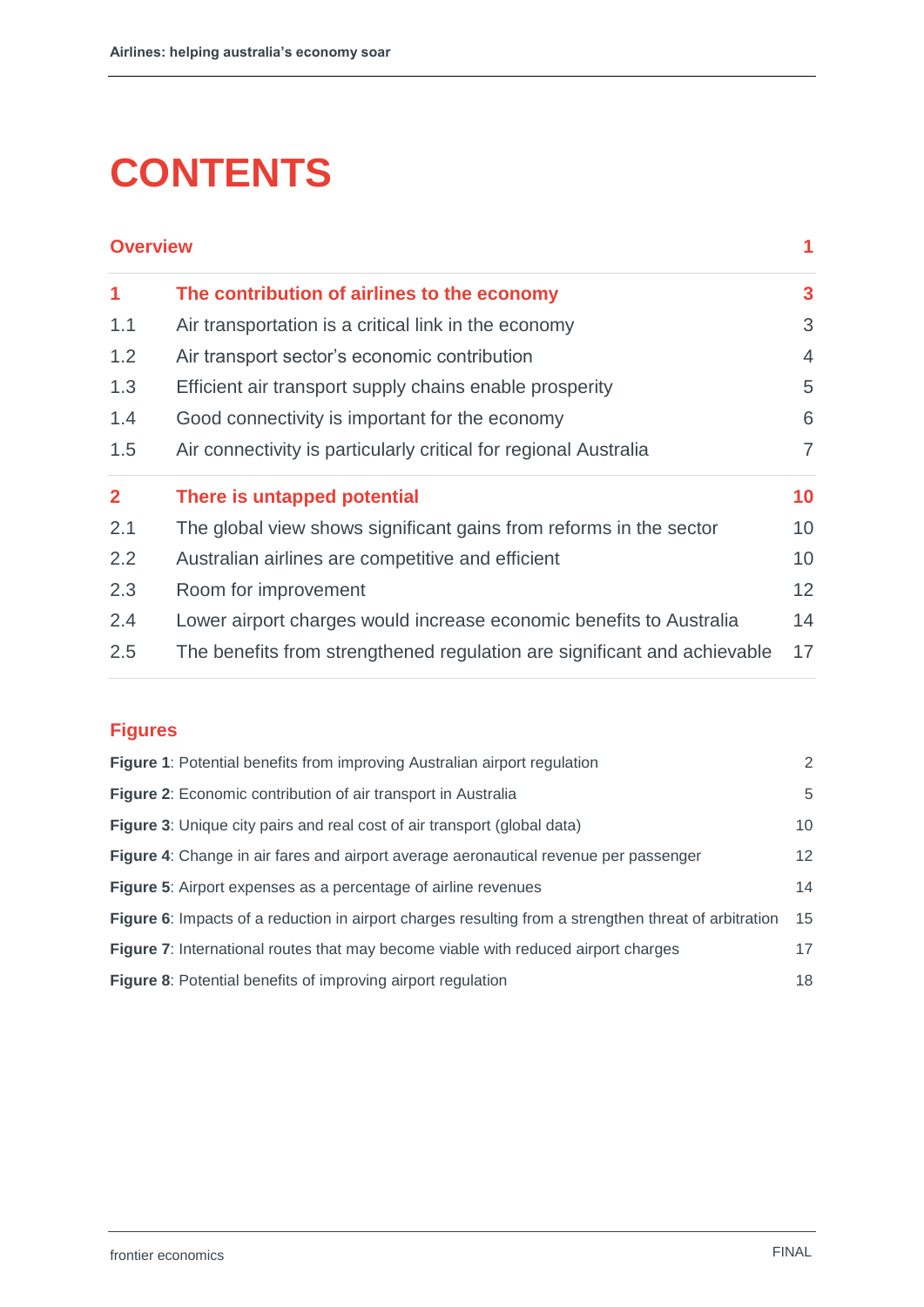# OVERVIEW

Airlines make a notable contribution to the Australian economy by moving passengers and high-value freight to where they're needed. The air transport sector contributes **AUD\$104bn** to the Australian economy, and directly and indirectly<sup>1</sup> supports 716,000 jobs.<sup>2</sup>

In addition, air transport is a critical input into business activities in nearly all other industries. Ensuring efficient air transport links and good air connectivity with the rest of the world is a powerful means of enhancing Australia's prosperity. More direct and frequent connections provided by Australian airlines:

- reduces travel time for passengers
- reduces freight logistic costs
- enhances international competitiveness
- enables Australian businesses to expand into new markets and
- ensures regional and rural communities can continue to access essential services

In this report, we highlight and quantify how airline connections help facilitate extra trade and investment – boosting Australian GDP and employment.

It is well recognised by the Australian Government that the best way to drive ongoing gains in efficiency and productivity is through effective competition, and where competition is not feasible, effective regulation to mimic the outcomes of competitive markets.

"Competition is one of the surest ways to lift long-term productivity growth. Competition energises enterprise and encourages business to pursue efficiencies, rewarding the innovative and dynamic businesses that provide the best services at the lowest cost..."

*Australian Government response to the Harper Competition Policy Review*

In the air transport sector, elements of the supply chain are exposed to competition, while other elements are not:

• **Airlines** in Australia are exposed to domestic and international **competition**. Over the past 10 years, competition has driven improvements in efficiency and the passing on of these gains to passengers. Australian airlines reduced their cheapest domestic airfares by 25% in real terms.<sup>3</sup>

• Unlike airlines, Australia's major **airports** face **no competition** and **minimal regulation**. The outcome has been high airport charges and profits.<sup>4</sup>

l

<sup>1</sup> A sector can contribute to the economy and employment both directly and indirectly. Directly through the activities they undertake and the staff employed in the sector and indirectly as a result of the demand generated, by the sector in question, for goods and services produced in other sectors.

<sup>&</sup>lt;sup>2</sup> Air Transport Action Group (2018), Aviation Benefits Beyond Borders, October 2018

<sup>&</sup>lt;sup>3</sup> Change in Australian Domestic Air Fare Index - Real best discount for the period 2007-08 to 2017-2018 (Source: BITRE, Aviation statistics. Available at https://www.bitre.gov.au/statistics/aviation/domestic.aspx)

<sup>4</sup> Frontier Economics, Market power and the profitability of Australian Airports, a response, a report prepared for A4ANZ, December 2018.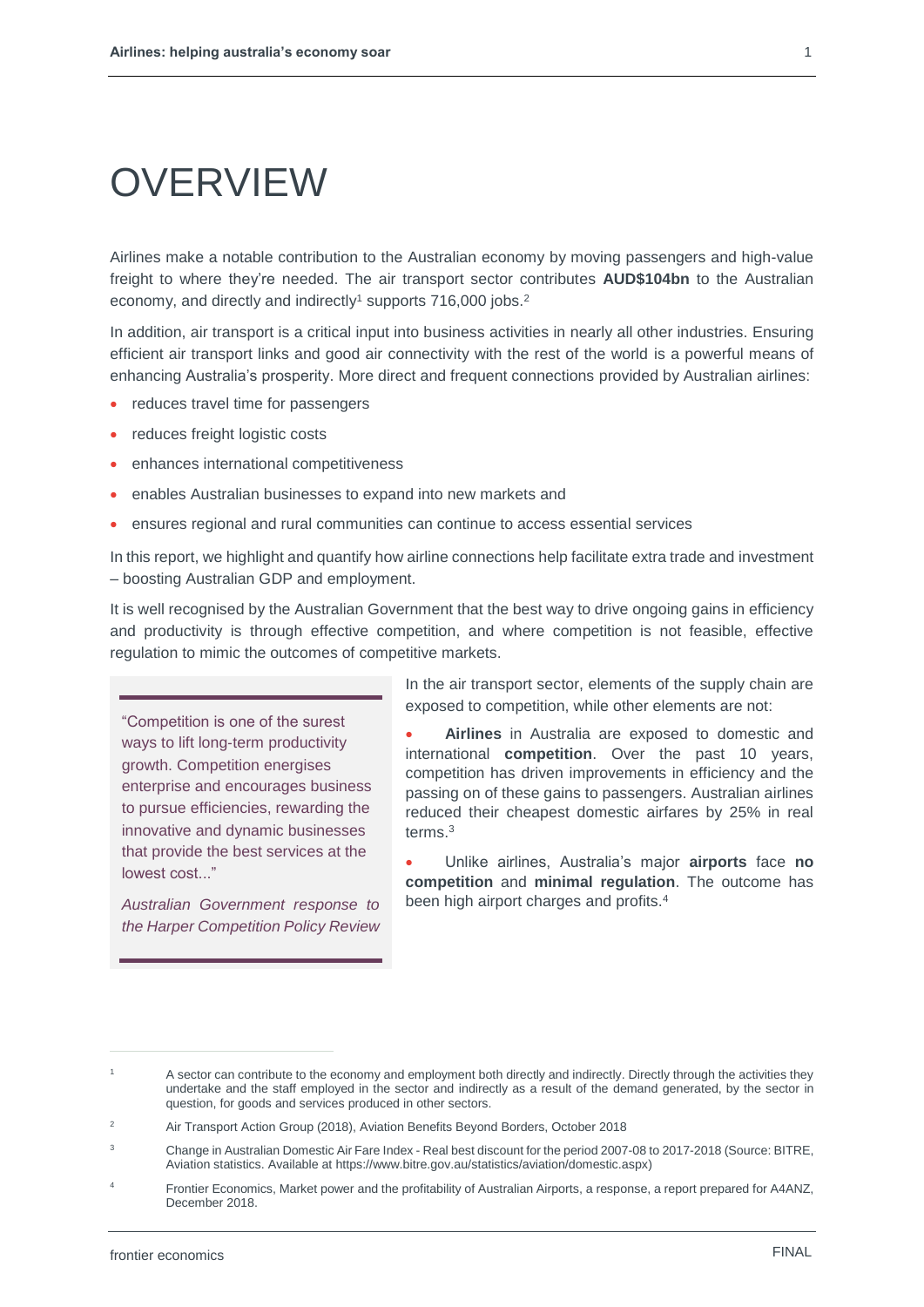Australian airlines' highest cost after staff and fuel expenses are airport charges. High airport charges can reduce the economic viability of new routes and reduce the frequency of connections. Ultimately, unreasonably high airport charges act as a drag on the Australian economy.

If airports were subject to more effective regulation which reduced airport charges – without increasing administrative or other costs – it could substantially improve Australia's domestic and international air connectivity and reduced fares. Benefits to the economy would follow.

"Providers of key monopoly infrastructure such as the major airports are typically regulated to ensure that they will not exploit their market power to the detriment of consumers and the broader economy. This is not currently the case with Australia's major airports."

*ACCC Chairman Mr Rod Sims, September 2018*

The potential benefits that could flow from better

connectivity and lower fares are shown in **[Figure 1](#page-4-0)** and discussed further in Section 2. In our view, these potential gains are simply too big to ignore.



<span id="page-4-0"></span>**Figure 1**: Potential benefits from improving Australian airport regulation

*Source: Frontier Economics (2018), Economics evaluation of an alternative approach to airport regulation, prepared for A4ANZ Figures are expressed in net present value terms, calculated over 15 years.*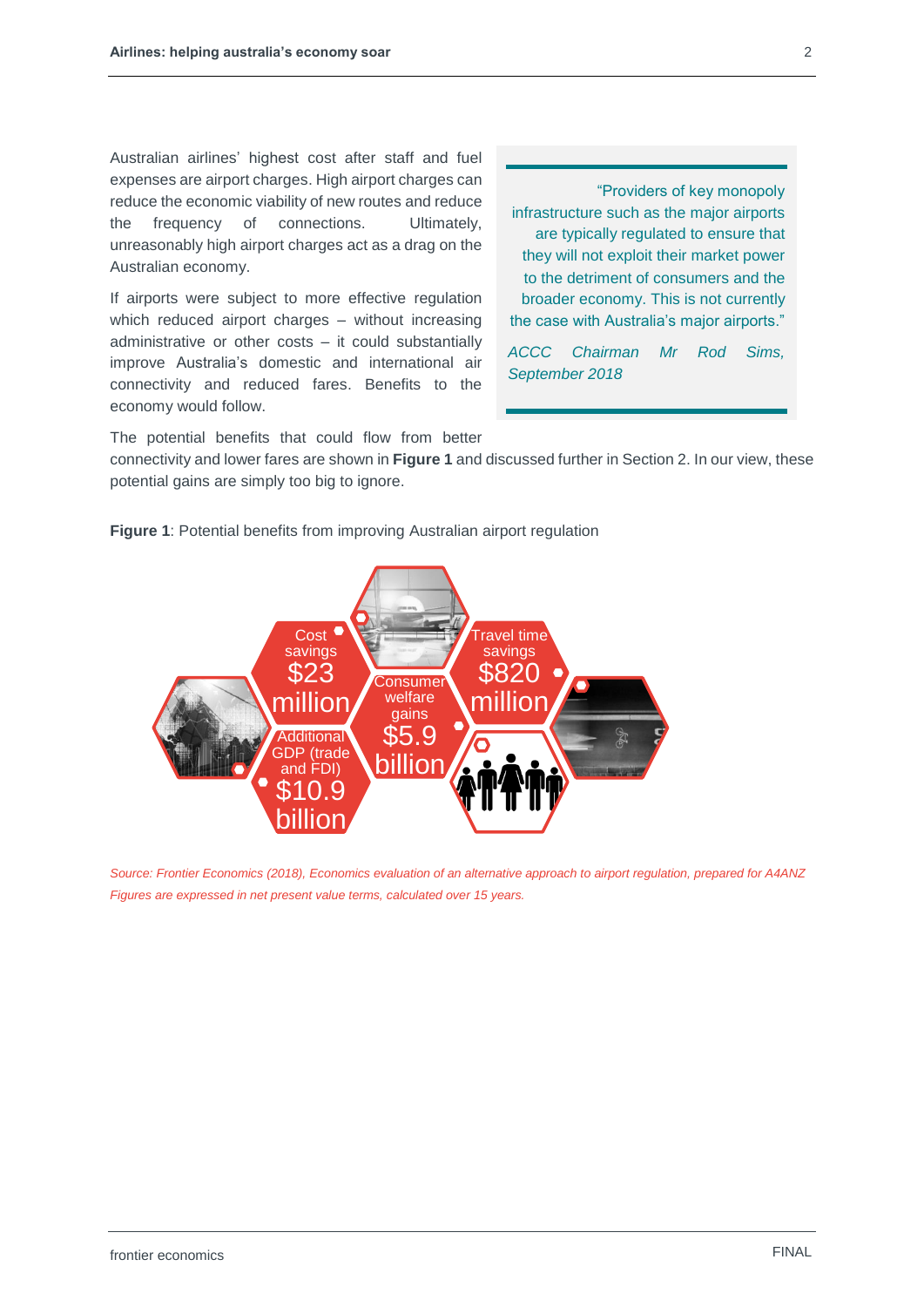# **1** THE CONTRIBUTION OF AIRLINES TO THE ECONOMY

#### **1.1 Air transportation is a critical link in the economy**

Air transport is an important sector for the Australian economy and airlines have a key role to play, moving passengers and freight domestically and internationally.

Some of these links are more obvious – for example, Australia's \$57 billion<sup>5</sup> tourism industry relies heavily on air service. However, other linkages are less obvious but just as critical for the economy. For example, airlines enable businesses to better connect and share ideas both within and outside Australia. By enabling businesses to forge better links with wider domestic and international markets, airlines help facilitate trade and foreign direct investment (FDI).

Airlines also serve an important social function, enabling Australians to connect with friends and family.

### *In 2018, over 100 million passengers were carried by commercial aviation to, from, or within Australia<sup>6</sup>*

Air freight is an important, and often overlooked, component of the freight and logistics sector. Although it makes up only a small part of Australia's overall freight task, by volume, it represents a significant percentage of Australia's international trade movements, when considered in value terms. This is because air freight is predominantly used to transport high-value, time-critical goods. <sup>7</sup> This includes pharmaceuticals, high-end manufacturing products, and highly-perishable goods such as seafood.

*1 in every 5 dollars of Australia's goods trade travels via airfreight, even though it is less than one percent of trade volume<sup>8</sup> .*

<sup>&</sup>lt;sup>5</sup> ABS estimate of direct tourism GDP in 2017-2018, from the Australian National Accounts: Tourism Satellite Account, 2017-18 (available at https://www.abs.gov.au/AUSSTATS/abs@.nsf/MF/5249.0).

<sup>6</sup> Data from Bureau of Infrastructure, Transport and Regional Economics, 2019.

<sup>7</sup> In the 10 years to 2015-16, international air freight volumes rose 37 percent to almost a million tonnes. The volume of domestic air freight reached 435,000 tonnes in 2016 (source: Bureau of Infrastructure Transport and Regional Economics data [https://bitre.gov.au/publications/2016/files/BITRE\\_yearbook\\_2016\\_statistics\\_full\\_report.pdf](https://bitre.gov.au/publications/2016/files/BITRE_yearbook_2016_statistics_full_report.pdf) and [https://bitre.gov.au/publications/ongoing/files/Domestic\\_aviation\\_%20Dec\\_2016.pdf.](https://bitre.gov.au/publications/ongoing/files/Domestic_aviation_%20Dec_2016.pdf)

<sup>8</sup> Infrastructure Partnerships Australia (2019), International airfreight indicator, Data and measurement series.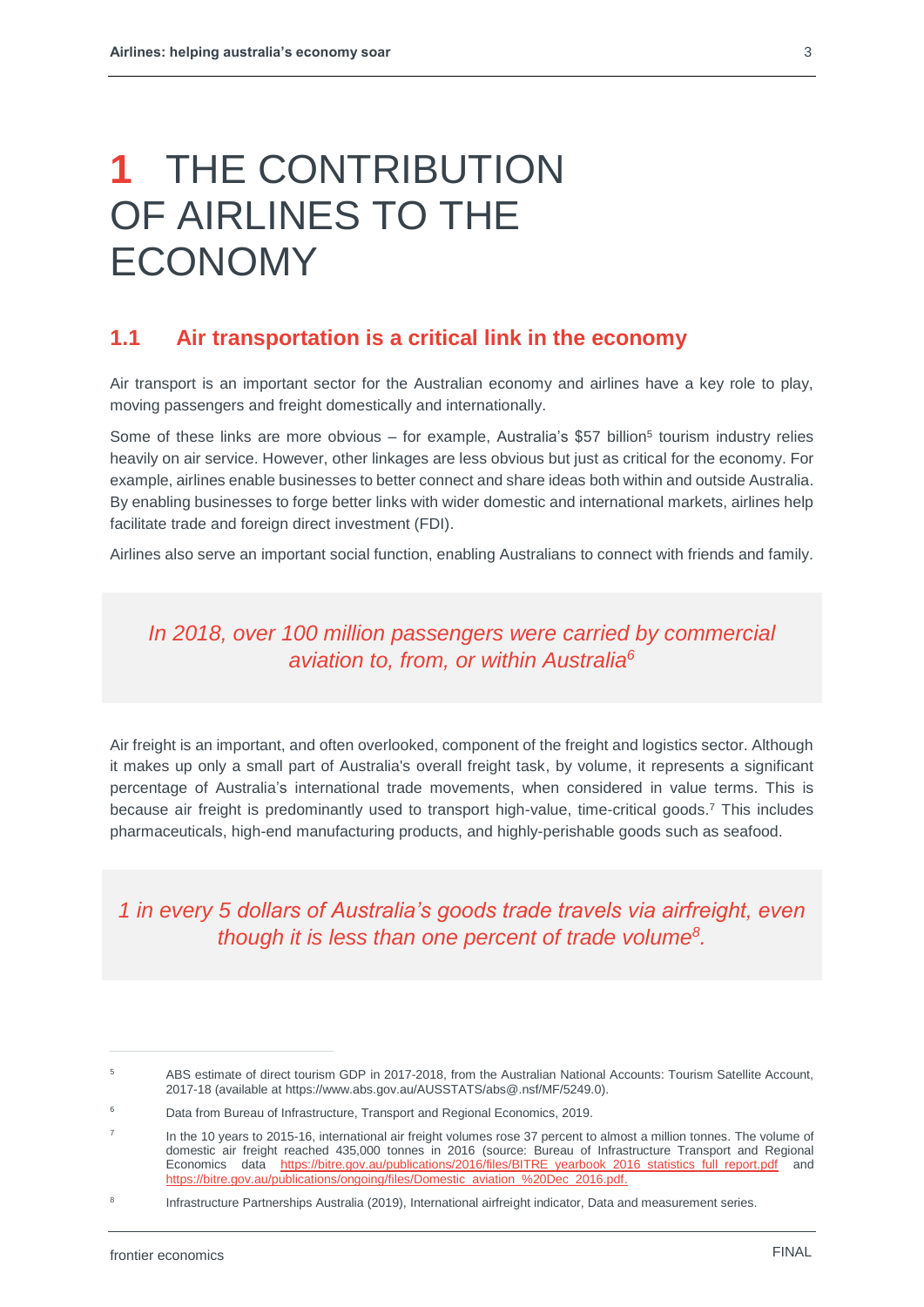#### **1.2 Air transport sector's economic contribution**

Economic studies have found that the air transport sector makes a significant economic contribution<sup>9</sup> to Australia. This arises from:

- the direct contribution of airline' operations; and
- the indirect contribution the air transport sector makes to flow-on activities in the wider economy.

An analysis undertaken by Oxford Economics in 2018 found that the air transport sector contributed **\$104 billion** to the Australian economy and supported 716,000 jobs. 10

**[Figure 2](#page-7-0)** shows the outcomes of analysis by Deloitte Access Economics which quantified the economic contribution of the broader Australian airport and aviation sector in 2016-17. It highlighted that:

- The airline industry is a significant source of economic activity on its own, contributing **\$9.4 billion** to the economy<sup>11</sup> and supporting  $50,000$  jobs.<sup>12</sup> This economic contribution is almost twice the size of the contribution from the core operations of Australian airports.
- Activities occurring at Australia's airport precincts that rely on aviation activity were estimated to contribute **\$34.6 billion** to the economy or around 2.0% of Australia's GDP. This activity includes the airport itself, retail and tourism services located at the airport, headquartered operations, general aviation and aircraft maintenance, and logistic operations. Overall employment at airport sites was estimated to be around 206,400 full-time equivalent staff.<sup>13</sup>
- Tourism activity (both domestic and international) facilitated by air transport contributed **\$32.3 billion** to the economy and supported 339,700 jobs<sup>14</sup>.

We note that these economic contribution figures are for the air transport sector and so are not wholly attributable to airlines. However, the impacts of the air transport sector and airlines are inexorably linked.

<sup>&</sup>lt;sup>9</sup> Economic contribution is a measure of the share of economic value added within a given region attributable to a particular activity, firm or industry. This analysis reflects the fixed make-up of the economy at a particular point in time, and tracks the relevant expenditures through a series of relationships between industries in the economy. Contribution analysis does not account for opportunity cost of spending or the alternative use of resources.

<sup>10</sup> Air Transport Action Group (2018), Aviation Benefits Beyond Borders, October 2018.

<sup>11</sup> This, and other figures mentioned in these dot points, are measures of 'total value add' which measures the value of output generated by an entity or a sector as measured by the income going to its factors of production (i.e. labour income and capital – measured as EBITDA). The sum of value added across all entities in the economy equals gross domestic product.

<sup>&</sup>lt;sup>12</sup> Deloitte Access Economics (2018), Connecting Australia: The economic and social contribution of Australia's airports, piii.

<sup>13</sup> ibid. The report states that "...[the] airport precinct which may include airline and charter operations, retail and tourism services and landside transport and logistics"

<sup>14</sup> ibid., piii.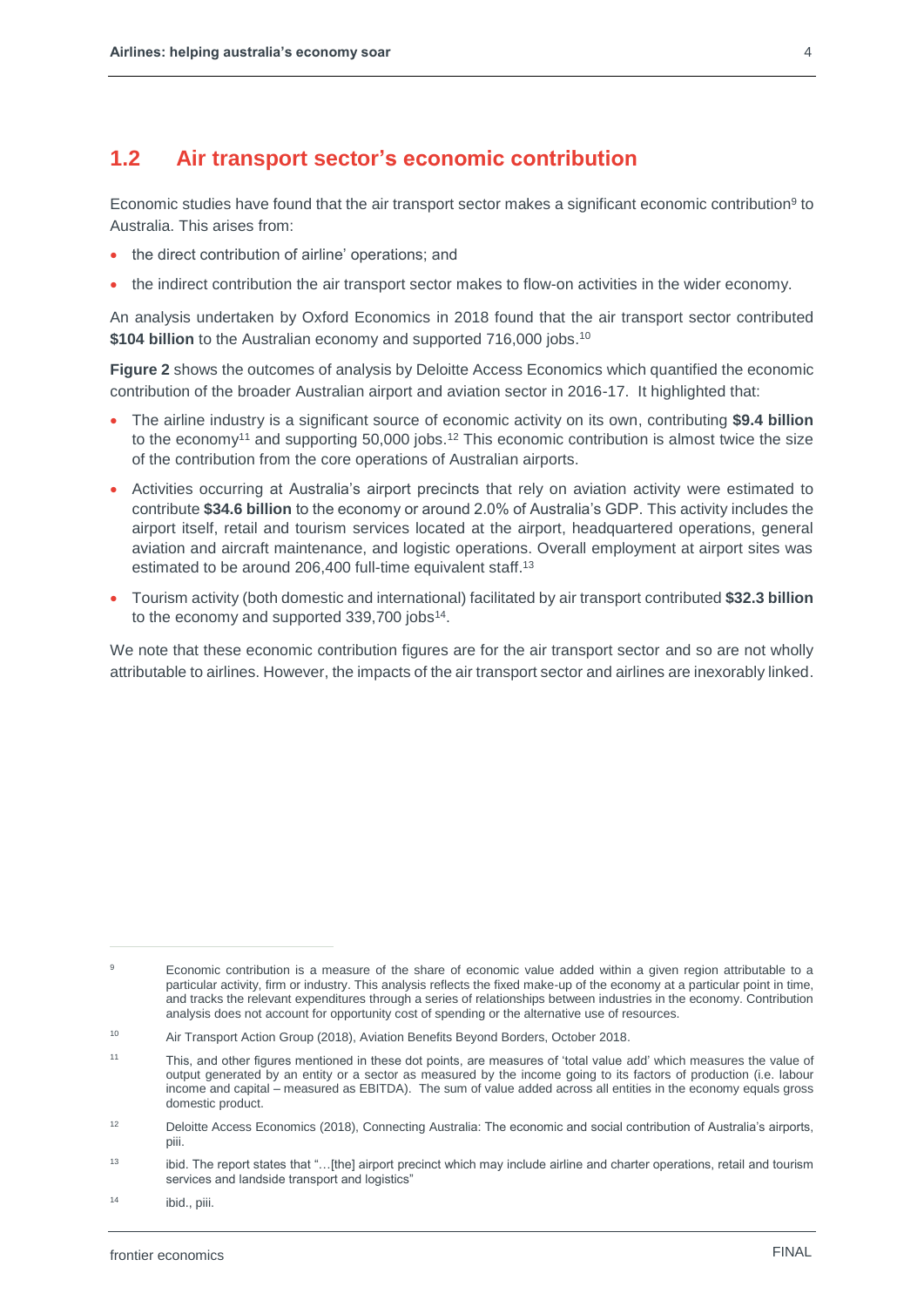

<span id="page-7-0"></span>**Figure 2**: Economic contribution of air transport in Australia

### **1.3 Efficient air transport supply chains enable prosperity**

Transportation is a required input to most goods and services in the economy. Efficient transport supplychains lower the cost of goods and services, which in turn improves the international competitiveness of Australian businesses. This drives economic growth, tourism, investment and trade and is true whether considering road, rail or air transportation.

The links between good transport connectivity and economic performance are well established. A comprehensive study into this was undertaken for the UK Government by Sir Rod Eddington.<sup>15</sup> He pointed towards the importance of a high performing transport network as "an important enabler of sustained economic prosperity" and noted that, historically, new connections have played a pivotal role in periods of rapid economic growth in many economies.

*Source: Frontier Economics presentation of analysis in Deloitte Access Economics (2018), Connecting Australia: The economic and social contribution of Australia's airports*

<sup>&</sup>lt;sup>15</sup> UK Department of Transport (2006), The Eddington Transport Study. The case for action: Sir Rod Eddington's advice to Government, p5.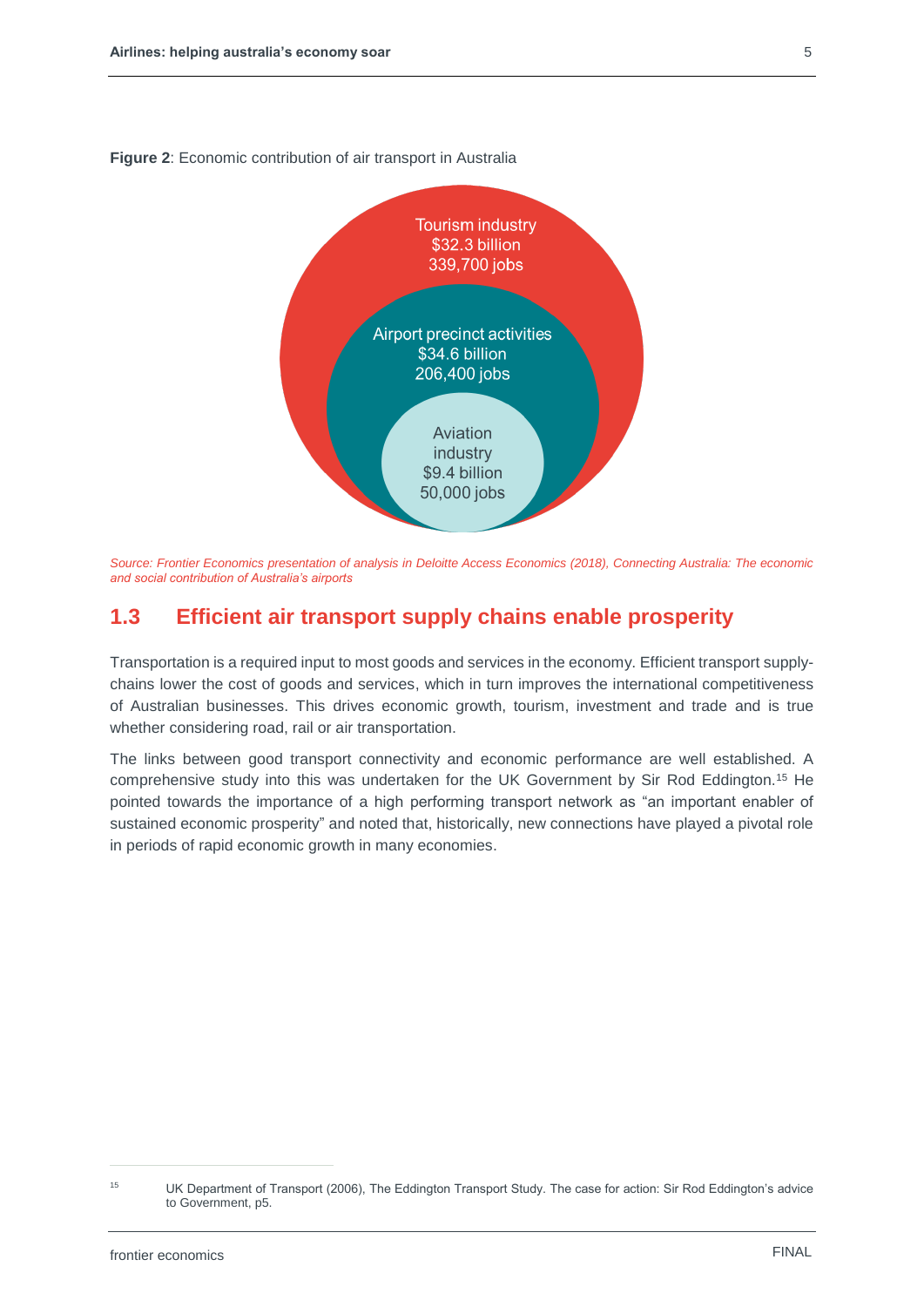*"A good transport network is important in sustaining economic success in modern economies: the transport system links people to jobs; delivers products to markets; underpins supply chains and logistics networks; and is the lifeblood of domestic and international trade." 16*

The Eddington review also cautioned that "in mature economies with well-developed transport networks it is transport constraints that are most likely to impact upon a nation's productivity and competitiveness." 17

Given Australian populations are dispersed, transportation costs can be a more significant cost input than in other countries. For example, while the transport and warehousing sector contributes 4.9% to Australia's GDP measured in value added terms, it contributes only 2.7% to the US economy.<sup>18</sup> This increases the imperative to ensure these operate efficiently.

The prosperity of regional and rural communities is particularly dependent on air transport, as it connects residents with government and medical services, and enables business and social activity. Without it, many regional communities would struggle to survive.

### **1.4 Good connectivity is important for the economy**

While it is intuitive that better air connectivity will increase economic growth, it is helpful to outline the specific connections which underpin our analysis:

- **Reduced travel time**: By better air transport connections, we mean an increase in the number and frequency of direct links between different locations. This reduces travel time, particularly where passengers no longer need to undertake a multi-stop journey to reach their final destination. Time is valuable, and improved connectivity provides passengers with more time for leisure and work.
- **Reduced logistics costs**: In an airfreight context, improved connectivity also reduces time involved in freighting goods between suppliers and customers. Quicker, lower-cost supply chains directly reduce business input costs and which increases profits and/or lowers prices.
- **Catalytic impact from connectivity:** Catalytic impacts are those that are enabled or facilitated by better connectivity. The major influences arise from the relationship between improved air connectivity and business trade and investment<sup>19</sup>, which together boost GDP and employment.
- **Wider agglomeration effects**: Efficiencies can be expected when businesses and people are effectively more accessible (or closely located) as a result of improved air connections.<sup>20</sup> This is particularly relevant in the service sector, for businesses which specialise in high-value market offerings or rely on a greater degree of collaboration between staff, suppliers and consumers. In this context, greater connectivity can result in:

<sup>16</sup> ibid.

 $17$  Ibid, p5.

<sup>&</sup>lt;sup>18</sup> For Australia, see ABS, 5204.0 Australian System of National Accounts, Table 5. Gross Value Added (GVA) by Industry. For the US, figures are available at[: https://www.bts.gov/browse-statistical-products-and-data/transportation-economic](https://www.bts.gov/browse-statistical-products-and-data/transportation-economic-trends/tet-2017-chapter-2)[trends/tet-2017-chapter-2.](https://www.bts.gov/browse-statistical-products-and-data/transportation-economic-trends/tet-2017-chapter-2)

<sup>19</sup> Foreign direct investment, which is an investment made by a firm or individual from outside Australia into Australian business interests.

<sup>&</sup>lt;sup>20</sup> Productivity Commission (2017), Realising the productive potential of land, Supporting paper no 10, p3.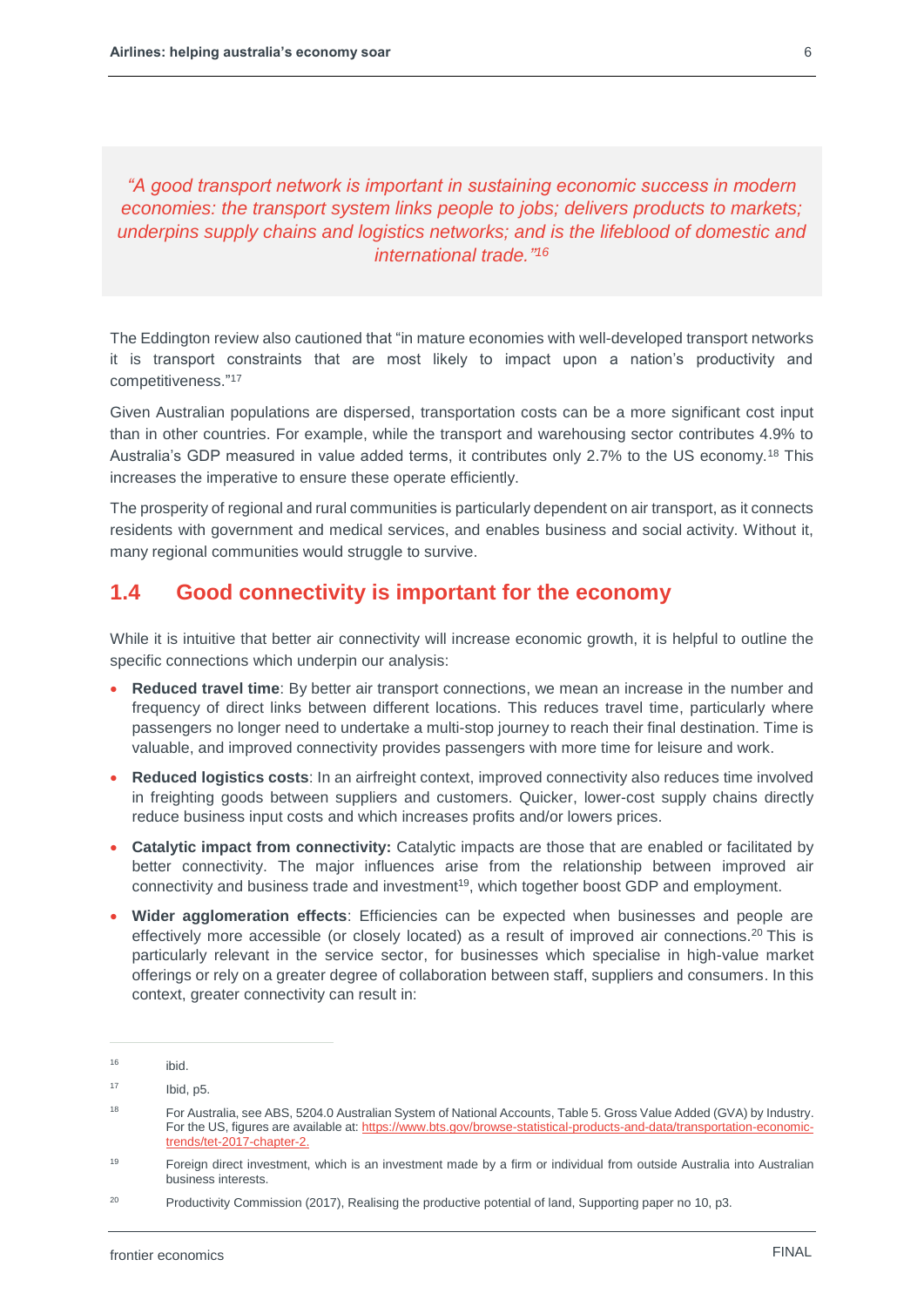- o **improved access to labour or specialised suppliers**: Efficient transport linkages can improve productivity by providing firms with better access to specialised firms or labour. This can increase productivity by providing firms with specialised inputs or expertise more efficiently, a larger choice of suppliers, and an improved capacity to select the best supplier for each specific task.
- o **knowledge transfer:** Efficient transport connections can increase interaction within interstate firms and between firms and customers, and therefore facilitate learning and knowledge transfer within and across businesses.
- **Gains associated with creating more competitive markets:** In markets for which air transport is a significant input, efficient transport links may enable businesses to expand into new markets, in turn increasing competition and efficiency.

Together, airlines and airports play a significant and interlinked role in the air transport industry, and the efficient operation of both is critical for Australia realising the benefits associated with good air networks.

# **1.5 Air connectivity is particularly critical for regional Australia**

Given Australia's geography and distances between major cities, it is no surprise that Australia relies on an extensive domestic air network. In 2018, there were 121 million domestic passenger movements, compared to 41.5 million passenger movements on international links.<sup>21</sup> The wider benefits for Australia from improved air connectivity are likely to be more significant in relation to domestic links. This is not only because the domestic air travel market is larger, but also because benefits are captured by Australian businesses.

Domestic routes not only provide links between Australian capital cities, but also provide a vital service for rural, regional and remote communities. Passenger movements<sup>22</sup> through regional airports totalled 24.9 million in 2018 which represents approximately 16% of total Australian domestic air passengers movements in Australia.<sup>23</sup>

The economic contribution of the air transport industry in regional and remote Australia has been estimated to be approximately \$2.3 billion annually, and to provide employment for 15,000 full time equivalents.<sup>24</sup> This is a significant contribution when considering the populations of regional areas.

The further connectivity benefits were identified in the recent Senate Committee Inquiry into the Air Route Service Delivery for Rural, Regional and Remote Communities.<sup>25</sup> The Western Australian Department of Transport (DoT) concluded that air connectivity delivers significant positives for regional economies, businesses and communities:

<sup>&</sup>lt;sup>21</sup> Data from Bureau of Infrastructure, Transport and Regional Economics, 2018, Airport Traffic Data 1985 to 2018, Statistical report, DIRDC, Canberra.

<sup>&</sup>lt;sup>22</sup> Represents total passengers that arrive and depart from airports.

<sup>23</sup> Data from Bureau of Infrastructure, Transport and Regional Economics, 2019. Data only includes routes that provide a minimum of 8,000 passengers a month and have two or more airlines operating in competition over the route.

<sup>&</sup>lt;sup>24</sup> Deloitte Access Economics (2018), Connecting Australia: The economic and social contribution of Australia's airports.

<sup>&</sup>lt;sup>25</sup> Rural and Regional Affairs and Transport References Committee (2019), Operation, regulation and funding of air route service delivery to rural, regional and remote communities, June 2019 (**Senate Inquiry**).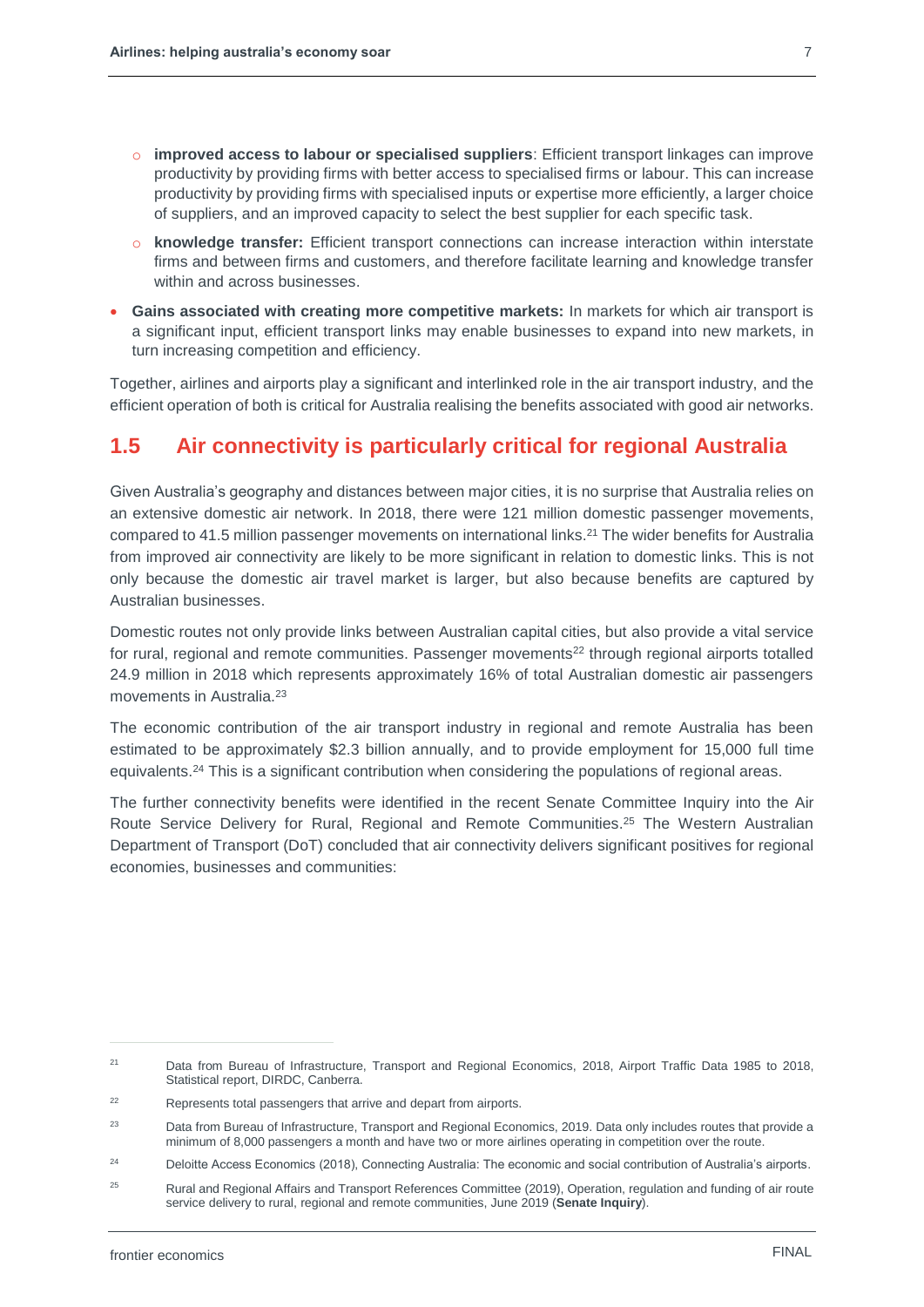*… aviation provides transport for both communities and businesses and plays a key role in connecting remote and rural areas in WA…regional regular public transport (RPT) air services, a key aspect of which includes affordable airfares, are central both to the community's lifestyle and wellbeing as well as regional development.* 26

The benefits of better air connectivity are likely to be particularly significant for regional and rural areas compared to major cities as air transport services are less substitutable for road transport, given the distances involved and where road transport is unviable due to seasonal factors.

Take, for example, a regional business that offers specialist technical services. Better regional air connectivity will reduce the travel time for the business in dealing with its existing customers, and increase the ability of this businesses to supply new regional areas and larger cities – that is, it would be able to access a larger geographical market.

The linkages between connectivity and market growth is supported by the academic literature. For example, in a 2015 study, Baker Merkert and Kamruzzaman analysed the relationship between regional air service and economic growth in Australia.<sup>27</sup> This study noted that, as expected, regional economic growth lead to an increase in air traffic. However, the analysis also picked up evidence of "…causality running from air transport to economic growth", indicating that improvements in regional air services was independently causing benefits for local economies.

There are also significant social aspects of air connectivity in regional and rural areas. Virgin Australia has previously highlighted the vital role airlines play in providing local residents access to essential medical, financial and educational services: (see also **Box 1**)

*In many regional centres, the existence of air services plays a key role in reducing isolation from capital cities and metropolitan areas and enhancing the quality of life in such communities. Air services connect regional centres not only to the rest of Australia, but to the rest of the world. This is important for passenger transport and the carriage of freight, whether it be medical supplies or time-sensitive exports. <sup>28</sup>*

Ultimately, however, airlines further caution that the distribution of benefits to regional communities is contingent on the extent to which airlines can remain commercially viable on regional routes. It notes that there is a critical role to be played by all levels of government in supporting regional air services.<sup>29</sup>

<sup>29</sup> Ibid., p. 3.

<sup>&</sup>lt;sup>26</sup> Government of Western Australia, January 2018, Submission by the Western Australia Department to Transport to the Senate Inquiry into the operations, regulation and funding of air route service delivery to rural, regional and remote communities – Submission 75, pg. 3.

<sup>&</sup>lt;sup>27</sup> Baker, D., Merkert, R. and Kamruzzaman, M. (2015), Regional aviation and economic growth: cointegration and causality analysis in Australia.

<sup>&</sup>lt;sup>28</sup> Virgin Australia, 2018, Submission to the Senate Inquiry into the operations, regulation and funding of air route service delivery to rural, regional and remote communities – Submission 109.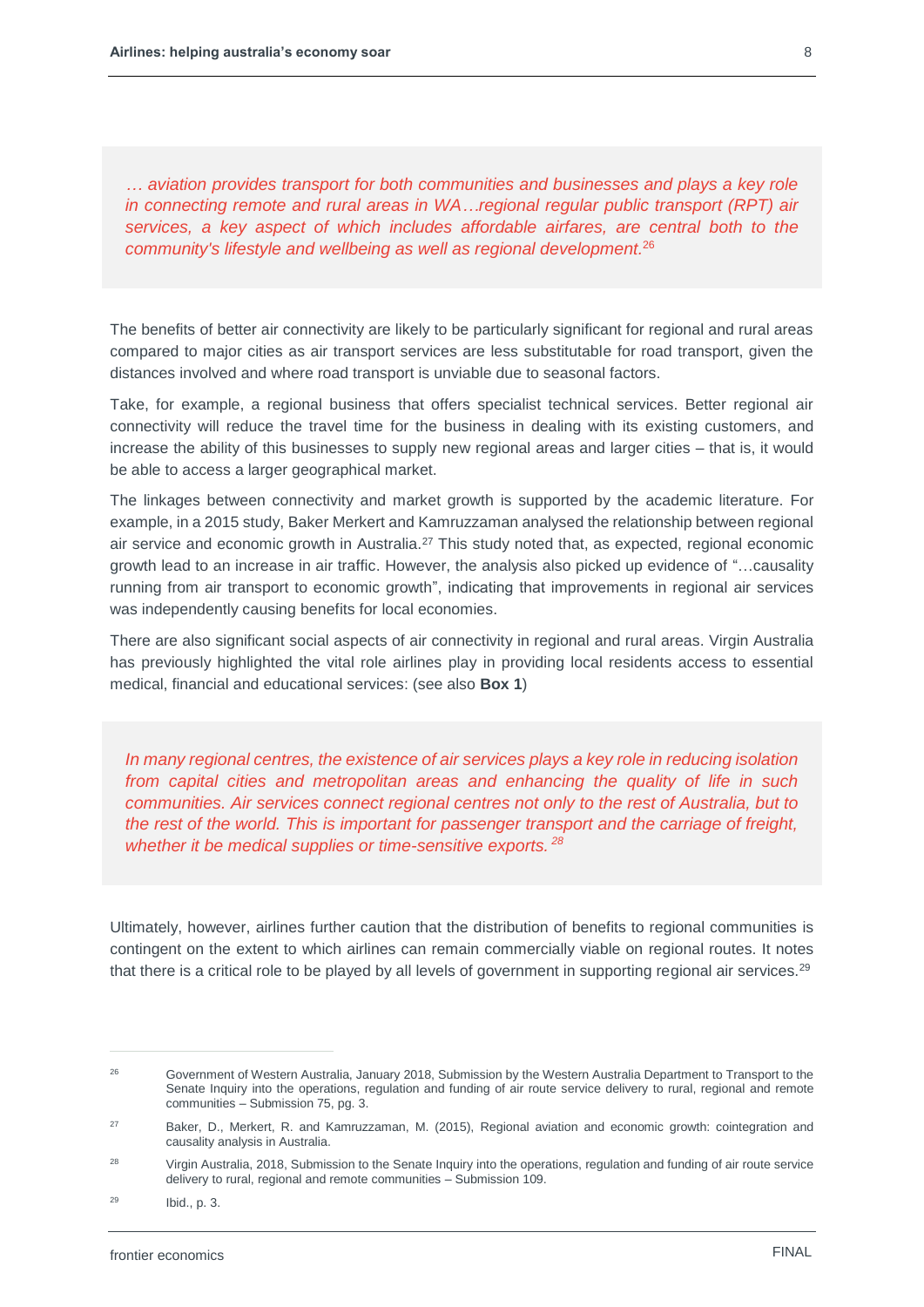**Box 1:** What are airlines doing in regional areas?

Australian airlines appear to recognise that their businesses and the vitality of regional communities are linked. Airlines provide discounted air travel for residents in some regions of Australia where it is costly for airlines to provide services. These programs help to make air travel more affordable for residents and sustain demand, making it possible for airlines to continue to provide more frequent services. This includes:

- Rex's community fare program is available across 30 destinations in Australia significantly reducing the cost of travel per sector. Indeed, it is estimated that around 30% of all Rex passengers fly on community fares.<sup>30</sup>
- Virgin indicated to the recent Senate Inquiry into regional air routes that it offered discounted fares for a number of key capital-regional flights for more than 50% of the year in 2017.
- Qantas has also been expanding its reduced fare programs on routes across Australia.<sup>31</sup>

In addition to discounted or reduced fares, Australian airlines also contribute to the community through charitable donations and grants. As examples:

- Rex has provided \$1 million of assistance to drought affected communities, and a further \$2 million in support to communities affected by the recent floods in North Queensland.
- The [Qantas Regional Grants](https://www.qantas.com/au/en/about-us/our-company/in-the-community/qantas-regional-grants.html) program offers a total of \$5 million in grants over five years to Australian-based not for-profit community groups, individuals, projects and organisations that provide a direct service or benefit to regional Australia. The grants will include a combination of flights, cash and marketing support.

*Source: Frontier Economics and company websites, Virgin Australia submission to the Senate Inquiry*

<sup>30</sup> Se[e http://www.rex.com.au/Products\\_promo/LocalFareScheme.aspx.](http://www.rex.com.au/Products_promo/LocalFareScheme.aspx)

<sup>31</sup> See [https://www.qantasnewsroom.com.au/media-releases/qantas-invests-10-million-in-bigger-discounts-for-regional](https://www.qantasnewsroom.com.au/media-releases/qantas-invests-10-million-in-bigger-discounts-for-regional-australia/)[australia/.](https://www.qantasnewsroom.com.au/media-releases/qantas-invests-10-million-in-bigger-discounts-for-regional-australia/)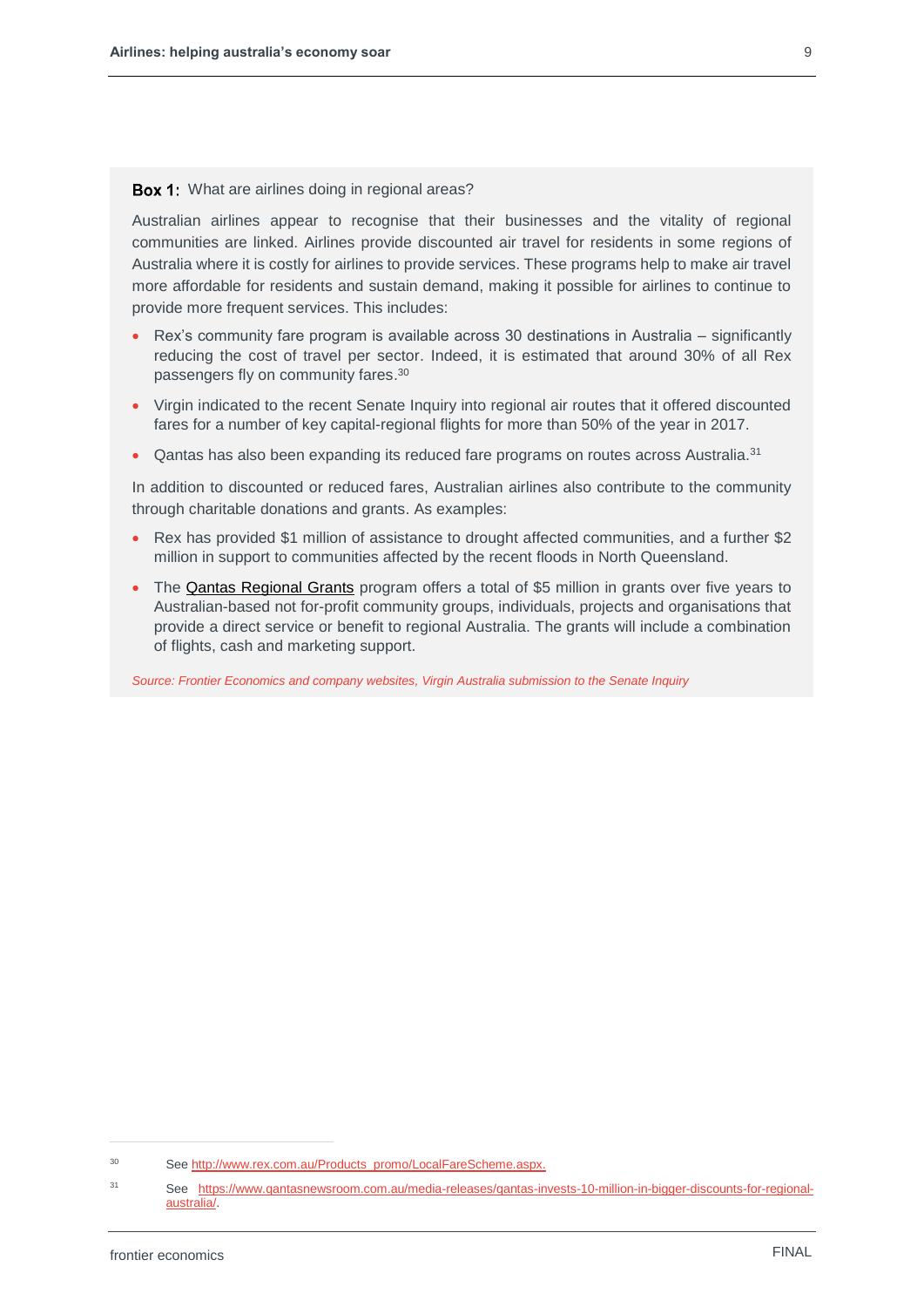# **2** THERE IS UNTAPPED POTENTIAL

## **2.1 The global view shows significant gains from reforms in the sector**

**[Figure 3](#page-12-0)** shows that globally, over the past 25 years, the number of cities directly connected by airplane has more than doubled. Over the same period, real prices have more than halved.



<span id="page-12-0"></span>**Figure 3**: Unique city pairs and real cost of air transport (global data)

*Source: International Air Transport Association (2019), Airline industry outlook update*

The changes in connectivity and fares have been spurred by deep-rooted reforms to route and operator regulations. This has promoted competition: it has freed airlines to improve fuel efficiency from new aircraft fleets and operational improvements, introduce lower-cost operations (low cost carriers) and improve utilisation of fleets through dynamic pricing.

### **2.2 Australian airlines are competitive and efficient**

Australian airlines compare well to these global trends; strong competition since airline deregulation in 1990 has spurred Australian airlines to invest and innovate to reduce costs, and deliver benefits for consumers in the form of lower prices, better services and more choice.

There is recent evidence which shows Australian airlines to be relatively efficient. A 2015 benchmarking study ranked Qantas in the top 20 of 150 airlines in terms of efficiency. <sup>32</sup> This study took into account

<sup>32</sup> Merkert, R. and Pearson, J. (2015), *A Non-parametric Efficiency Measure Incorporating Perceived Airline Service Levels and Profitability,* Journal of Transport Economics and Policy, Volume 49, Part 2, April 2015, pp. 261–275.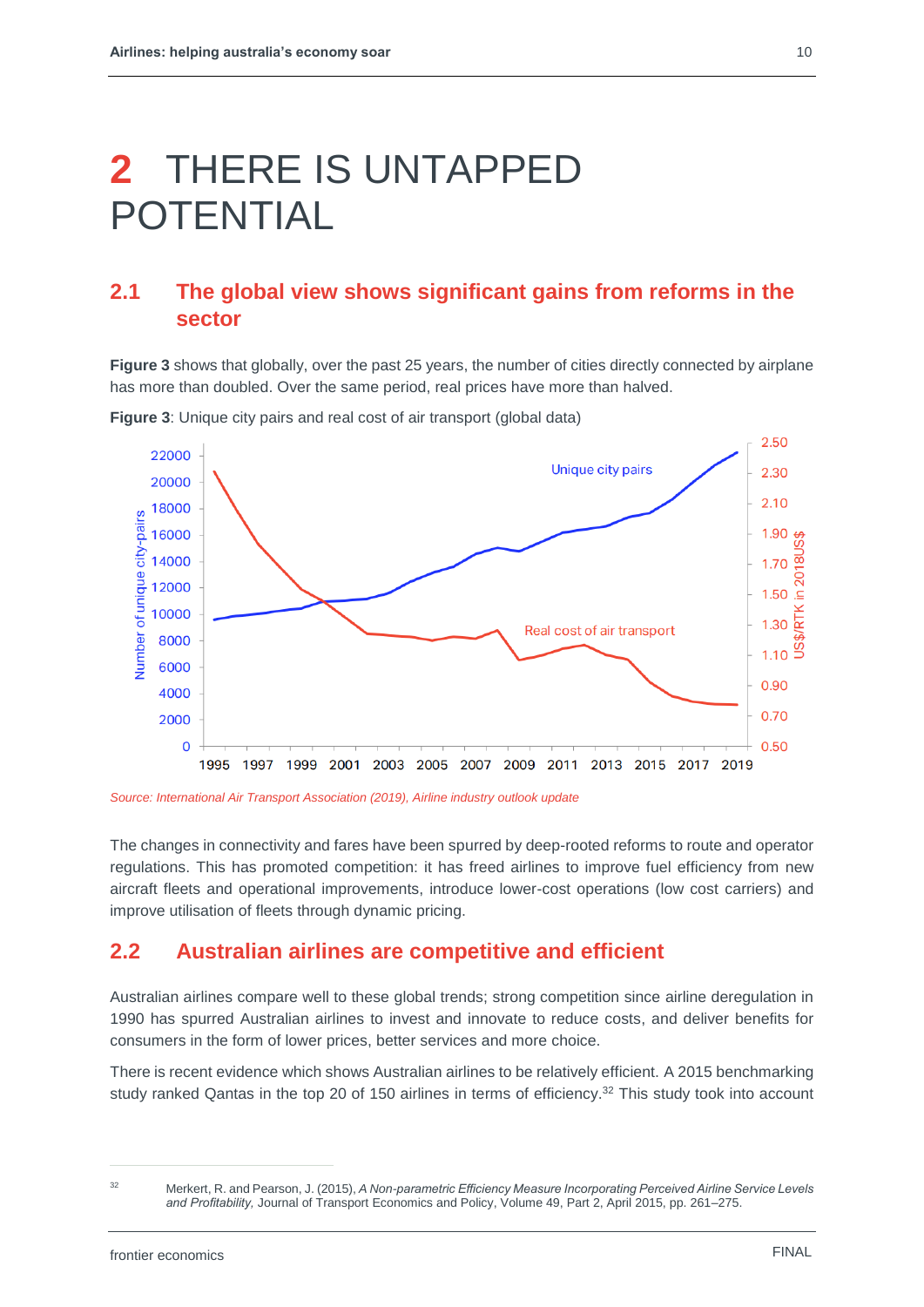passenger numbers, seat kilometres flown, aircraft fleet uniformity and the number of aircraft, staffing levels, perceived services levels and profitability.

Australian airlines have been investing to increase the efficiency of their operations. For example, Qantas has increased capital investment over the last 10 years to \$1.9 billion in 2018. Major investments include the introduction of 5 new Dreamliner aircraft and Qantas lounge upgrades for customer experience. This is driven by improved operating cash flow from more efficient operation.<sup>33</sup>

This investment has allowed Australian airlines to realise service efficiencies and provide more sustainable air services domestically and internationally:

- Qantas Group's controllable costs have fallen 4% since FY15 in real terms, driven by the Qantas Group's Transformation Program that aimed to reduce capital and procurement expenditure and increase aircraft utilisation that resulted in a \$2 billion cost reduction.<sup>34</sup>
- Rex have maintained profitability in the last 15 years whilst expanding services and reducing average fares in real terms. 35

Airlines have also invested in regional Australia. For example, Rex has a well-established pilot training academy in Wagga Wagga. Furthermore, to meet the increasing need for skilled pilots, Qantas Group has announced Pilot Academy sites in Mackay and Toowoomba in Queensland, <sup>36</sup> with Virgin Australia establishing an airport "centre of excellence" in Tamworth.<sup>37</sup>

#### **2.2.1 Airlines face ongoing challenges in serving regional routes**

As noted in Section 1, airlines can only serve markets where they can generate sustainable levels of traffic and revenue. Indeed, over the last two decades many small regional airlines have been forced to cease operation – leading to some communities across Australia losing access to essential air services.

In offering a route, an airline will incur a number of costs which don't vary with the number of passengers actually carried, known as "fixed costs". The more significant fixed costs are associated with ground staff and facilities, airport charges, and some marketing (e.g. advertising) and operating (e.g. maintenance) costs. Where there are fewer passengers flying, the fixed costs per passenger are higher and the return earned by the airline is commensurately lower. To some degree, airlines can adapt to lower demand by using smaller planes; however, we observe that many fixed costs do not vary with the size of the plane.

In regional and rural areas, the combination of passenger and plane fixed costs increases the average costs of serving passengers compared with larger domestic routes, which use larger planes and are more highly utilised. The Senate Inquiry concluded that "it could not form the view that there was 'price gouging' or other market manipulation taking place by airlines operating in regional areas."<sup>38</sup> In fact, the

<sup>33</sup> Qantas Annual Report, 2018.

<sup>34</sup> Qantas Group, 2018, Qantas Group Submission - Productivity Commission Inquiry into Economic Regulation of Airports (submission 48).

<sup>&</sup>lt;sup>35</sup> Average fares across all Rex routes have increased 1.1% per annum since 2002 compared to an approximate average inflation rate of 2.5% over the same period. Rex, 2018, Regional Express Submission to the Senate Inquiry into the operations, regulation and funding of air route service delivery to rural, regional and remote communities – Submission 63.

<sup>36</sup> <https://www.qantas.com/au/en/about-us/our-company/pilot-academy/faqs.html>

<sup>37</sup> [https://newsroom.virginaustralia.com/release/virgin-australia-group-announces-world-class-pilot-training-centre](https://newsroom.virginaustralia.com/release/virgin-australia-group-announces-world-class-pilot-training-centre-tamworth)[tamworth](https://newsroom.virginaustralia.com/release/virgin-australia-group-announces-world-class-pilot-training-centre-tamworth)

<sup>38</sup> Senate Inquiry, at 10.15.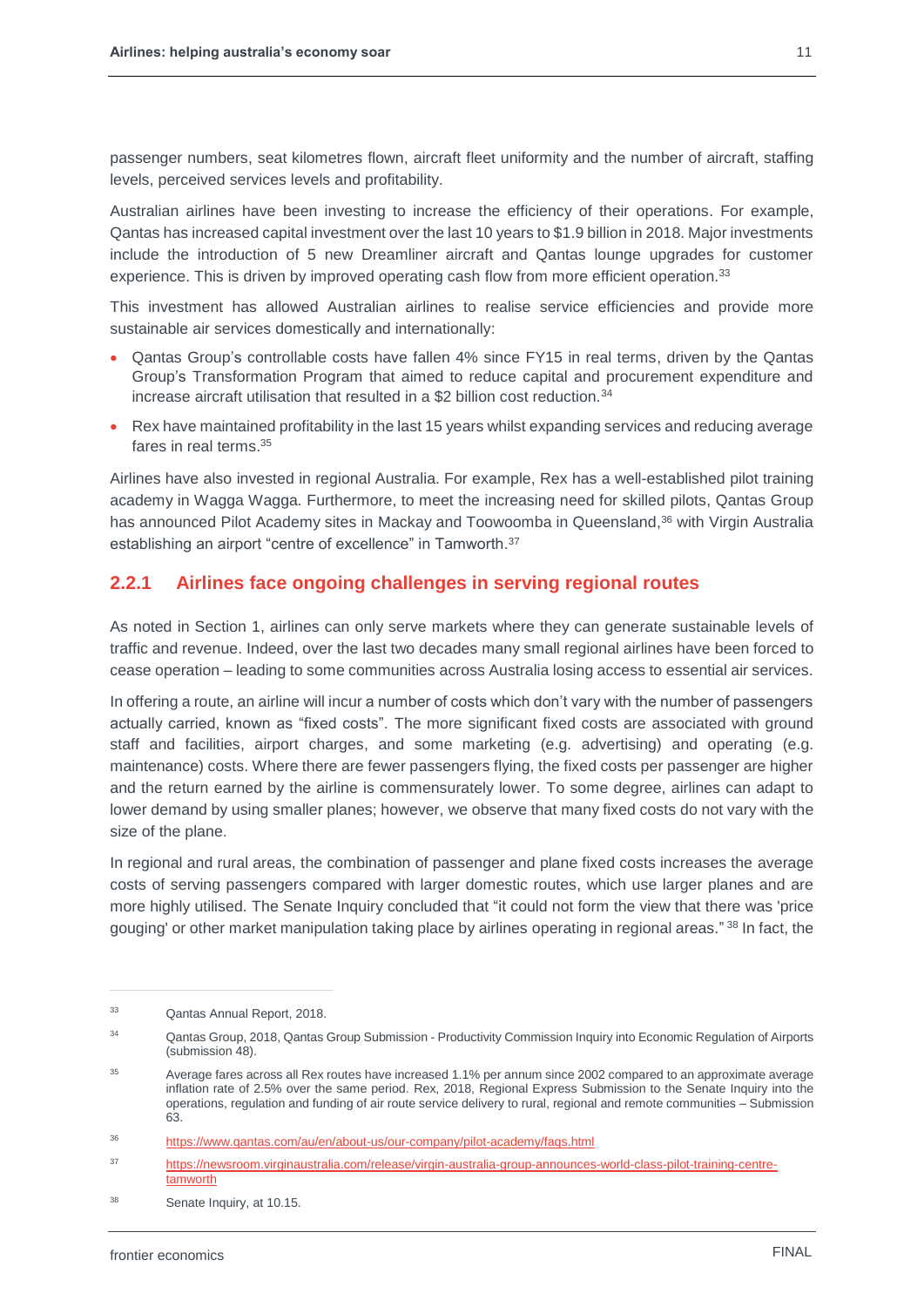inquiry considered that airfares charged by airlines on regional routes were mainly driven by genuine market forces, including economies of scale from high fixed costs.<sup>39</sup>

The ongoing challenge of serving rural and regional areas and achieving the accessibility and connectivity benefits from doing so is one that attracts government attention. An obvious analogue is the heavy support which governments give public transport in cities. <sup>40</sup> It would see reasonable that some regional routes be considered part of the wider subsidised public transport network in order to maintain connectivity. This already occurs in some regions. For example, Rex has Deeds of Agreement with the Western Australian government that enable it to provide Regular Public Transport networks services in Western Australia, including to Esperance and Carnarvon.<sup>41</sup>

### **2.3 Room for improvement**

Australian airfares and airport prices have been moving in opposite directions (see **[Figure 4](#page-14-0)**). Over the past 10 years Australian, airlines have eked out efficiencies and **reduced their cheapest airfares by 25%**. 42

Meanwhile, over the same period, Australia's major airports have **increased aeronautical revenue per passenger by 29%** in real terms. 43



<span id="page-14-0"></span>**Figure 4**: Change in air fares and airport average aeronautical revenue per passenger

*Source: Frontier Economics analysis of BITRE, Aviation statistics and ACCC monitoring data*

<sup>39</sup> ibid 10.15 - 10.16.

<sup>40</sup> Noting that subsidies to public transport in cities are also justified on the grounds of road network congestion, which is less relevant to rural and regional areas.

<sup>41</sup> See Regional Express Submission to the Productivity Commission Economic Regulation of Airports, September 2018, p15.

<sup>42</sup> Change in Australian Domestic Air Fare Index - Real best discount for the period 2007-08 to 2017-2018 (Source: BITRE, Aviation statistics. Available at https://www.bitre.gov.au/statistics/aviation/domestic.aspx).

<sup>43</sup> Change in average aeronautical revenue per passenger for the period 2007-08 to 2017-2018 (Source: ACCC monitoring report data).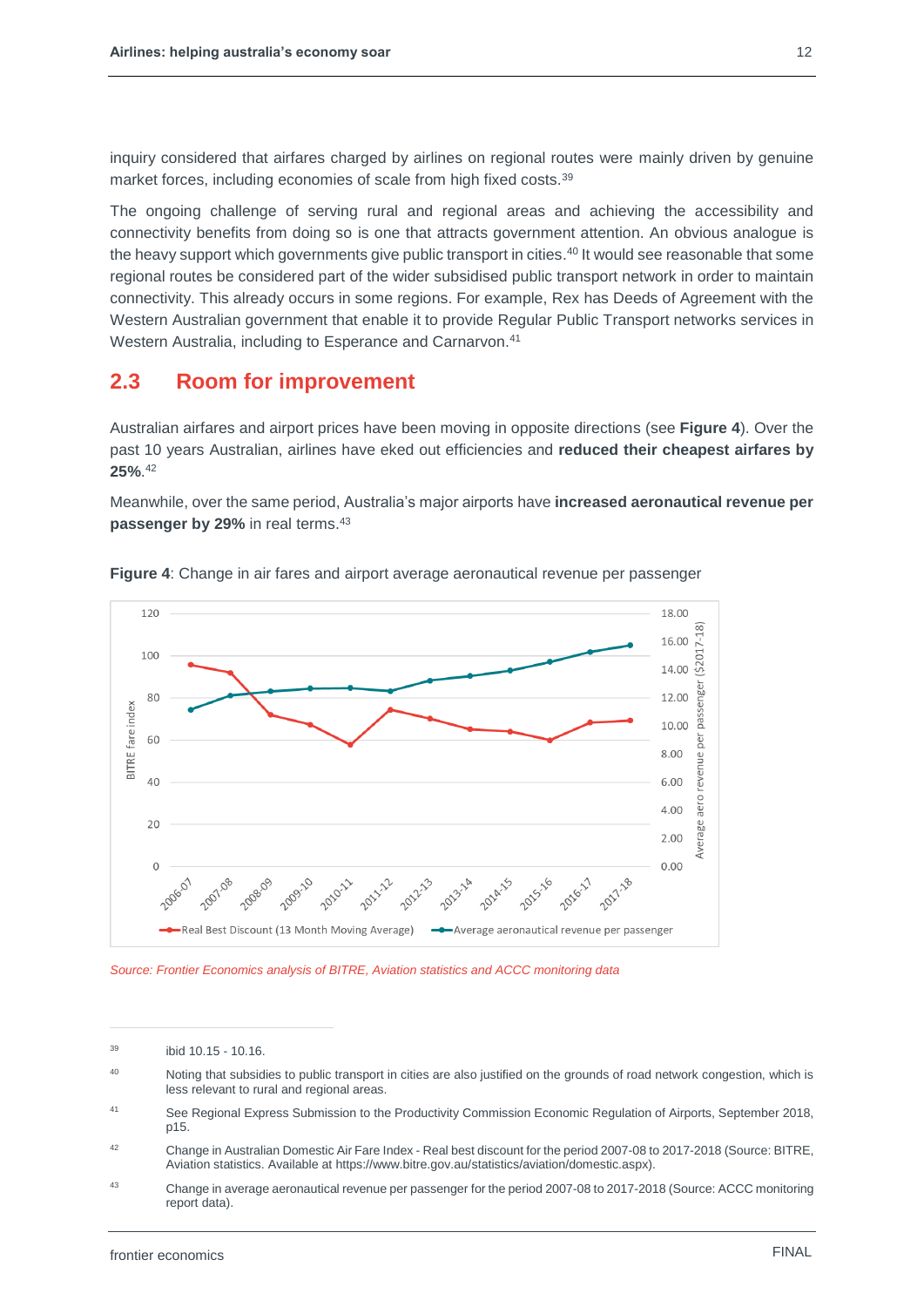For Australian airlines, airport charges are the largest expense after staff and fuel. The share of cost varies by plane but it is significant: the Senate Inquiry concluded that "when combined with the other higher costs of operation into regional and remote areas, it may be that airport charges become more significant as a contribution to the total airfare." <sup>44</sup>

#### **2.3.1 Why have airport charges increased?**

In contrast to airlines, airports are not commonly subject to competition. Nor, according to Australia's competition regulator and authority responsible for the monitoring of airport's behaviour, are they subject to effective regulation:

*"Providers of key monopoly infrastructure such as the major airports are typically regulated to ensure that they will not exploit their market power to the detriment of consumers and the broader economy. This is not currently the case with Australia's major airports."<sup>45</sup>*

We consider that there is convincing evidence that Australian airports both have market power and have been exploiting this in their dealings with airlines and other airport users.

An examination of the economic characteristics of airports suggests that in most cases they will possess market power in providing aeronautical services, which stems from technical cost characteristics that make it difficult to have competing airports ("natural monopoly"<sup>46</sup>). Our 2018 analysis of airport market power found that there were very few circumstances where Australian airports face any material competitive constraints.<sup>47</sup> Absent regulation, an airport facing minimal or no competitive constraints on will have the ability to sustain prices for its services above efficient costs or deliver a poor quality of service.

Our analysis of the profitability of Australia's monitored capital city airports (for which detailed data is available) provides evidence of exploitation of market power through excessive returns. 48

Further evidence comes from comparisons between Australian airports and those in other regions that are either effectively regulated, competitive or in government ownership that limits incentives to exploit market power. **[Figure 5](#page-16-0)** shows airport charges as a percentage of airline revenues for carriers in Australia, the EU and US, and indicates that Australian airport charges represent a greater proportion of overall costs for Australian airlines compared to foreign carriers; this suggests that operating from Australian airports is a costly endeavour.

<sup>44</sup> Senate Inquiry, at 10.49.

<sup>45</sup> Comments attributed to Mr Rod Sims (Australian Competition and Consumer Commission Chairperson), available at: [https://www.accc.gov.au/media-release/effective-airport-regulation-needed-note-reissued-with-amended-headline.](https://www.accc.gov.au/media-release/effective-airport-regulation-needed-note-reissued-with-amended-headline)

<sup>46</sup> A natural monopoly is characterised by high fixed and sunk costs which mean a single provider is likely to be able to deliver aeronautical services more efficiently than multiple providers operating in competition.

<sup>47</sup> Frontier Economics (2018) "The market power of Australian airports", prepared for A4ANZ.

<sup>48</sup> Frontier Economics (2018) "The profitability of Australian price monitored airports", prepared for A4ANZ. See also Frontier Economics (2018), Market power and the profitability of Australian Airports, a response, a report prepared for A4ANZ, December 2018.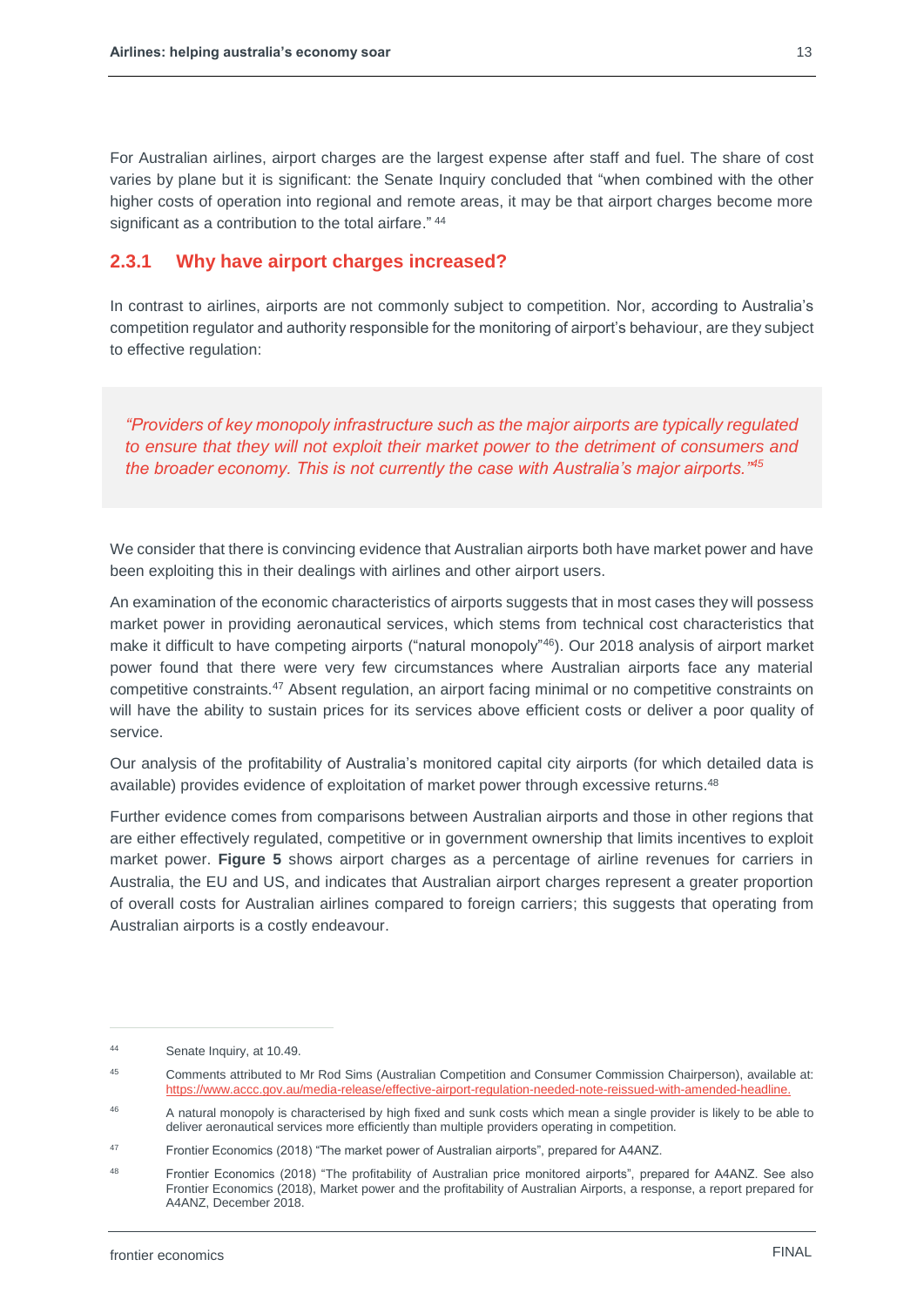<span id="page-16-0"></span>

*Source: Qantas Group, 2018, Qantas Group Submission-Productivity Commission Inquiry into economic regulation of airports p15*

The excessive returns earned by airports prevents people travelling; either because the cost of air travel is higher than it needs to be, or because airlines can no longer profitably provide some services. This is not just a problem for airlines. It also acts as a drag on the economy. Higher airfares, resulting from higher airport charges:

- raises costs for business, hampering their ability to compete in Australia and abroad;
- reduces face to face connections between families, friends and communities;
- impacts on the economic viability of airlines opening new routes, impacting on air transport connectivity; and
- constrains growth in both international and domestic tourism.

As noted earlier, despite these risks, Australian airports are not subject to effective economic regulation. The approach of merely monitoring airport prices and returns that has been followed in Australia provides airlines with no ability to object to high airport charges, and the regime is an outlier when looking at airport regulation in other countries and regulation applied to other Australian industries with similar levels of market power.

# **2.4 Lower airport charges would increase economic benefits to Australia**

Our analysis shows that the potential magnitude of the economic benefit that could arise from a reduction in Australian airport charges, as a result of providing airlines with a recourse to object to high airport charges, is significant. <sup>49</sup> These impacts are summarised in **[Figure 6](#page-17-0)**, with further details contained in the sections that follow.

FINAL

<sup>&</sup>lt;sup>49</sup> Frontier Economics (2018), Economics evaluation of an alternative approach to airport regulation, a report prepared for A4ANZ.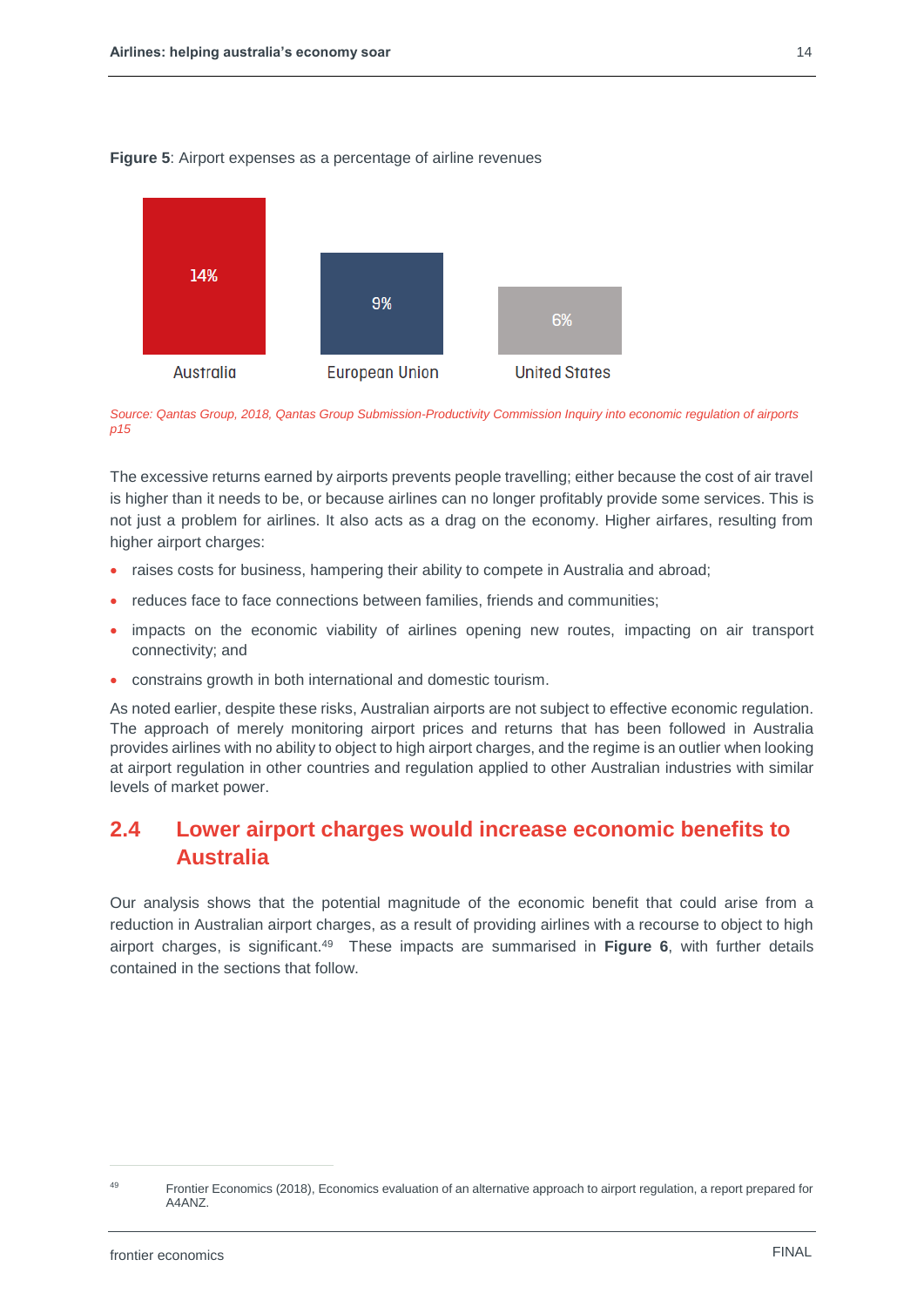

<span id="page-17-0"></span>**Figure 6**: Impacts of a reduction in airport charges resulting from a strengthen threat of arbitration

*Source: Frontier Economics, based on reformatted data from Frontier Economics (2018), Economics evaluation of an alternative approach to airport regulation, a report prepared for A4ANZ. Note: figures are expressed in net present value terms, calculated over 15 years.*

To provide an indication of the possible benefits from a strengthened airport economic regulatory framework, we estimated how much lower airport charges would now be if airports were constrained to only earn returns equal to a reasonable or 'normal' risk-adjusted return on their investments across the airport (that is, we excluded any excessive returns). This return was an estimate of what we thought an economic regulator, like the ACCC, might set using estimates of Australian airports' weighted average cost of capital (WACC)<sup>50</sup>.

#### <span id="page-17-1"></span>**2.4.1 Benefits from increases in travel**

On existing routes, we found that a fall in airport charges (see **Box 2**) could lead to an average annual increase in demand for air travel of up to 1 million round trips per year (approximately a 1.9% increase in demand).

We estimate that removing airport 'overcharge' would create benefits (welfare) for passengers of around \$650 million per annum or around \$5.9 billion on a Net Present Value (NPV) basis, if this benefit persists for the next 15 years.

Unreasonably high airport charges are a particular problem for domestic travel. We found the vast majority of the gains to consumers (that would result from lower airport charges) would be generated on

<sup>&</sup>lt;sup>50</sup> The WACC is a commonly applied regulatory benchmark that represents the opportunity cost to a business of deploying funds, taking into account the inherent risks it faces. For details of our analysis see Frontier Economics (2018), Economics evaluation of an alternative approach to airport regulation, a report prepared for A4ANZ.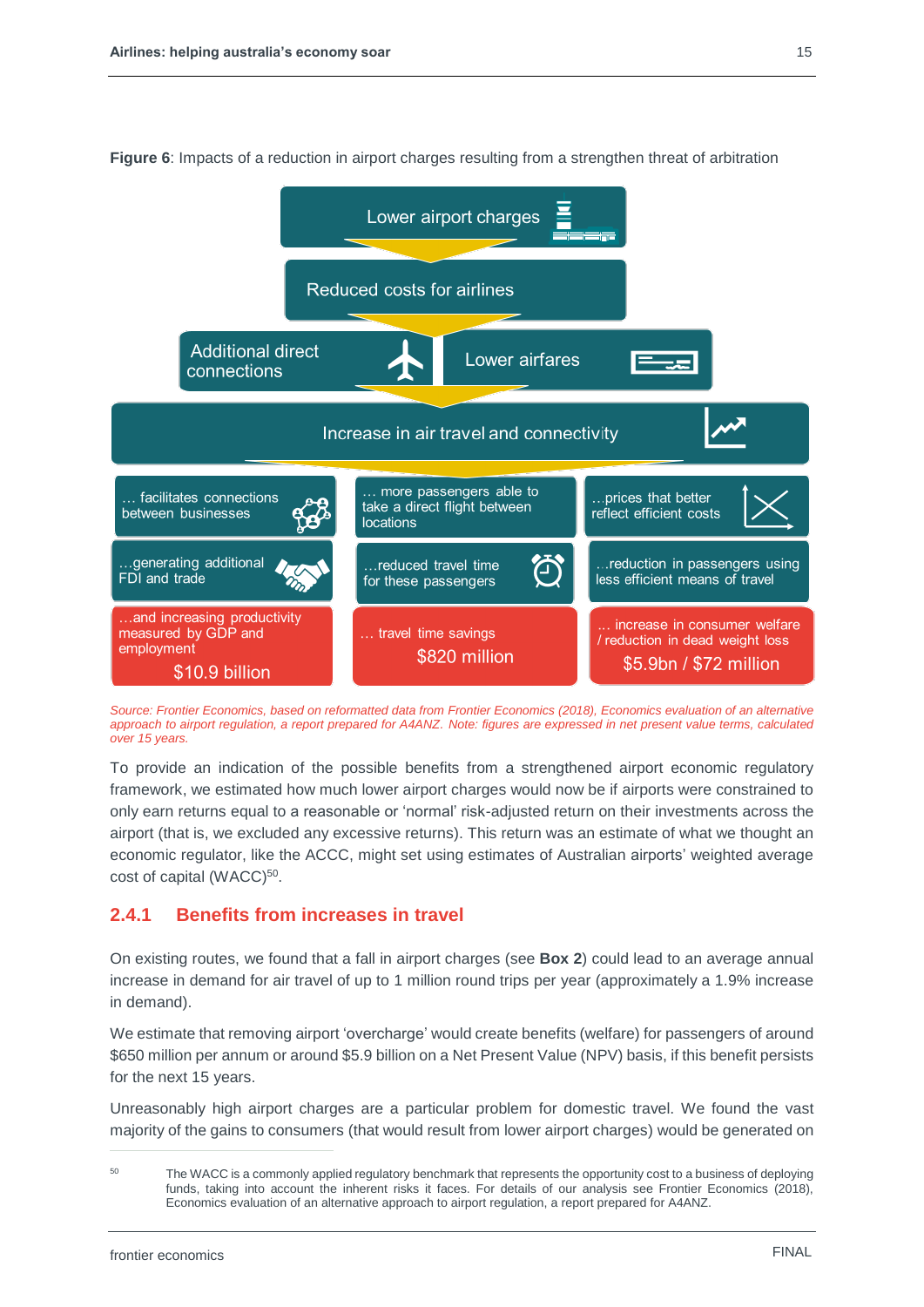domestic flights. This is unsurprising, as the top 10 city-pair routes from Australian airports are all domestic. Such routes are more heavily affected by higher Australian airport charges because charges are incurred on both ends of the journey. Therefore, the benefit of lower airport charges would largely accrue to regional businesses looking to better connect into wider Australian markets, Australian businesses looking to work interstate and Australians looking to travel within Australia.

This fall in the price of air travel as a result of lower airport charges also improves the efficiency of the economy. People are more likely to choose to travel by air and less likely to take trips via a less efficient mode. Our analysis suggests that the removal of this inefficiency would deliver benefits of \$8 million per annum or \$79 million on a Net Present Value (NPV) basis, if this benefit persists for the next 15 years.

#### **Box 2:** The pass through of lower airport charges

Our analysis proceeds on the basis that the falls in airport charges will pass through to reduced airfares. The analysis of pass through of lower input costs in economics is complex and can depend on some market characteristics that are difficult to measure. However, in our analysis, there are factors which reduce the importance of how pass through occurs. In broad terms, there are three options: (i) lower airport charges might be passed through to passengers in the form of lower airfares, or (ii) it may lower an airline's costs per flight, and this improvement in route profitability will result in more flights or routes being served, or (iii) there is a combination of both. In any of these cases, we find there is a strong argument that there will be improvement in connectivity and therefore travel time savings, consumer gains and wider catalytic impacts.

*Source: Frontier Economics*

#### **2.4.2 Travel time savings from improvements in connectivity**

As discussed previously, higher airport charges impact the economic viability of airlines opening new routes or increasing the frequency of flights, and therefore Australia's air connectivity. We found that an increase in air travel of 1 million round trips per year would make some currently unserviced routes economically viable, increasing direct connections within Australia and between Australia and the rest of the world. These routes are shown in **[Figure 7](#page-19-0)**. Our analysis suggests that:

#### *Up to 35 new bi-weekly connections (centred on Asia) could become feasible with lower airport charges.*

To establish the extent of new connections that might emerge from lower airport charges we consolidated demand from 'indirect' or 'multi stop' passengers that would otherwise have to fly from their origin airport to their final destination via a hub. This allowed us to identify routes where no direct connection currently exists, but where there would be enough passengers flying indirectly to the destination with lower airport charges, to justify adding a new direct connection.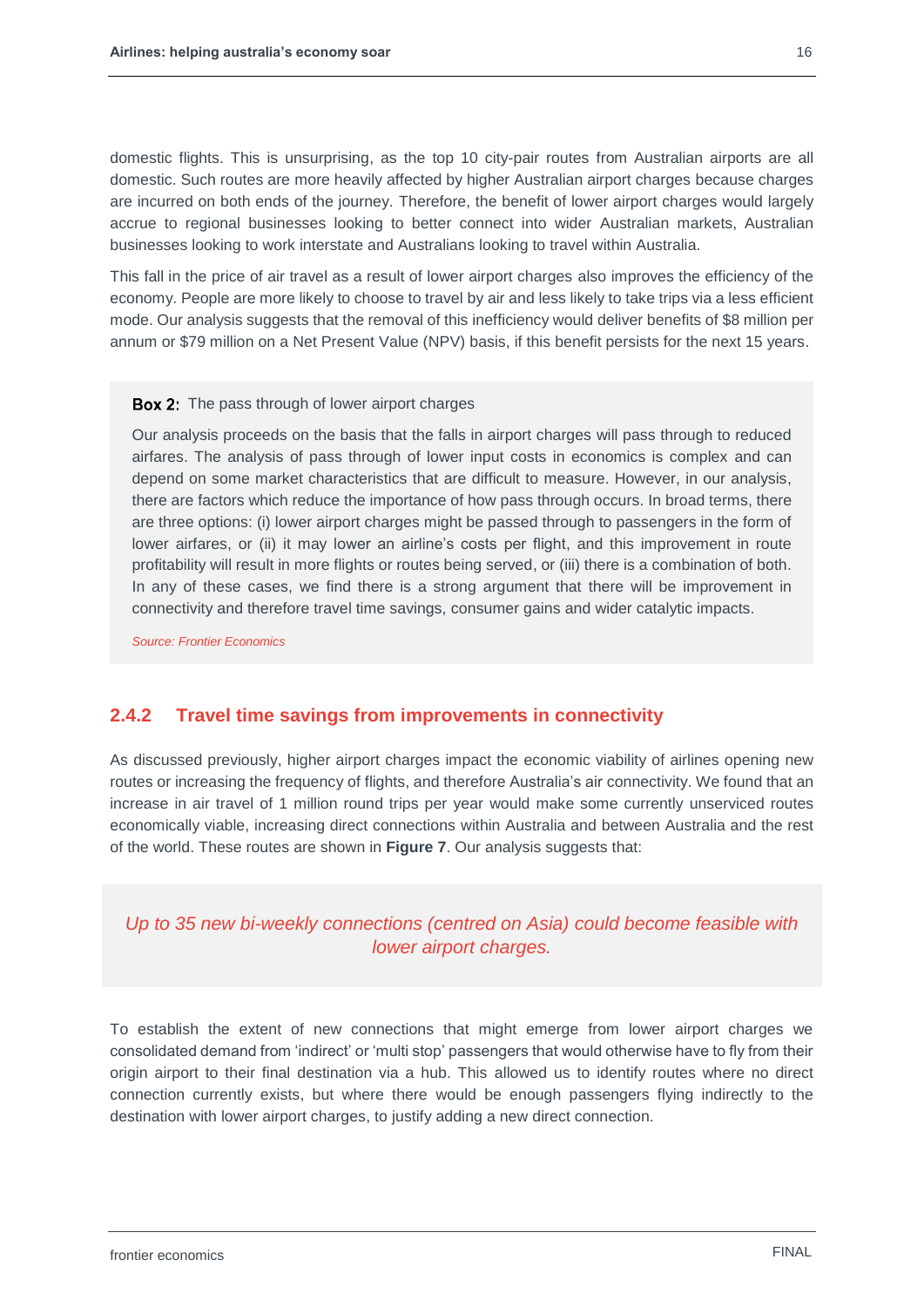<span id="page-19-0"></span>

**Figure 7**: International routes that may become viable with reduced airport charges

*Source: Frontier Economics analysis using gcmap.com*

These new routes and improvements in connectivity would generate travel time savings for passengers who would otherwise have had to travel to their destination indirectly. We value these **travel time** savings at almost \$90 million a year<sup>51</sup>, or \$820 million on an NPV basis. This benefit is in addition to those described in section [2.4.1.](#page-17-1)

#### **2.4.3 Catalytic impacts for trade**

Improved connectivity with the rest of the world would also help facilitate extra trade and Foreign Direct Investment (FDI), which together boost GDP. Put simply, businesses that have better connectivity to more destinations are more likely to meet with customers and suppliers face-to-face, which in turn increases the likelihood of retaining customers, expanding into new markets and managing the supply chain more efficiently, which in turn increases trade and FDI. We estimated the resulting increase in GDP to be \$1.2 billion annually, which equates to an 15-year NPV benefit of \$10.9 billion.<sup>52</sup>

# **2.5 The benefits from strengthened regulation are significant and achievable**

There is a clear opportunity for improved airport economic regulation to lead to lower, more efficient airport charges and as a result, significant economic benefits for Australia.

The existing regulatory arrangements for mitigating airport market power have been ineffective. However, airports are now perceiving a much lower threat of Government action to address their market power than they did in the past, and so we can expect continued poor outcomes.

A regime which provides a credible threat of regulatory intervention, such as through a right to arbitration in the event that airports cannot justify their prices, will help drive the benefits summarised in **[Figure 8](#page-20-0)**.

<sup>51</sup> For each of the (feasible) new direct routes, we have used a fixed cruising speed (800kmh), a fixed take-off/landing time of around 40 minutes and a one our lay-over, then calculated the distance and time of a new direct route. Assumptions associated with the value of travel time savings, have come from the Australian Transport Assessment and Planning guidance documents.

<sup>52</sup> Frontier Economics (2018), Economics evaluation of an alternative approach to airport regulation, a report prepared for A4ANZ.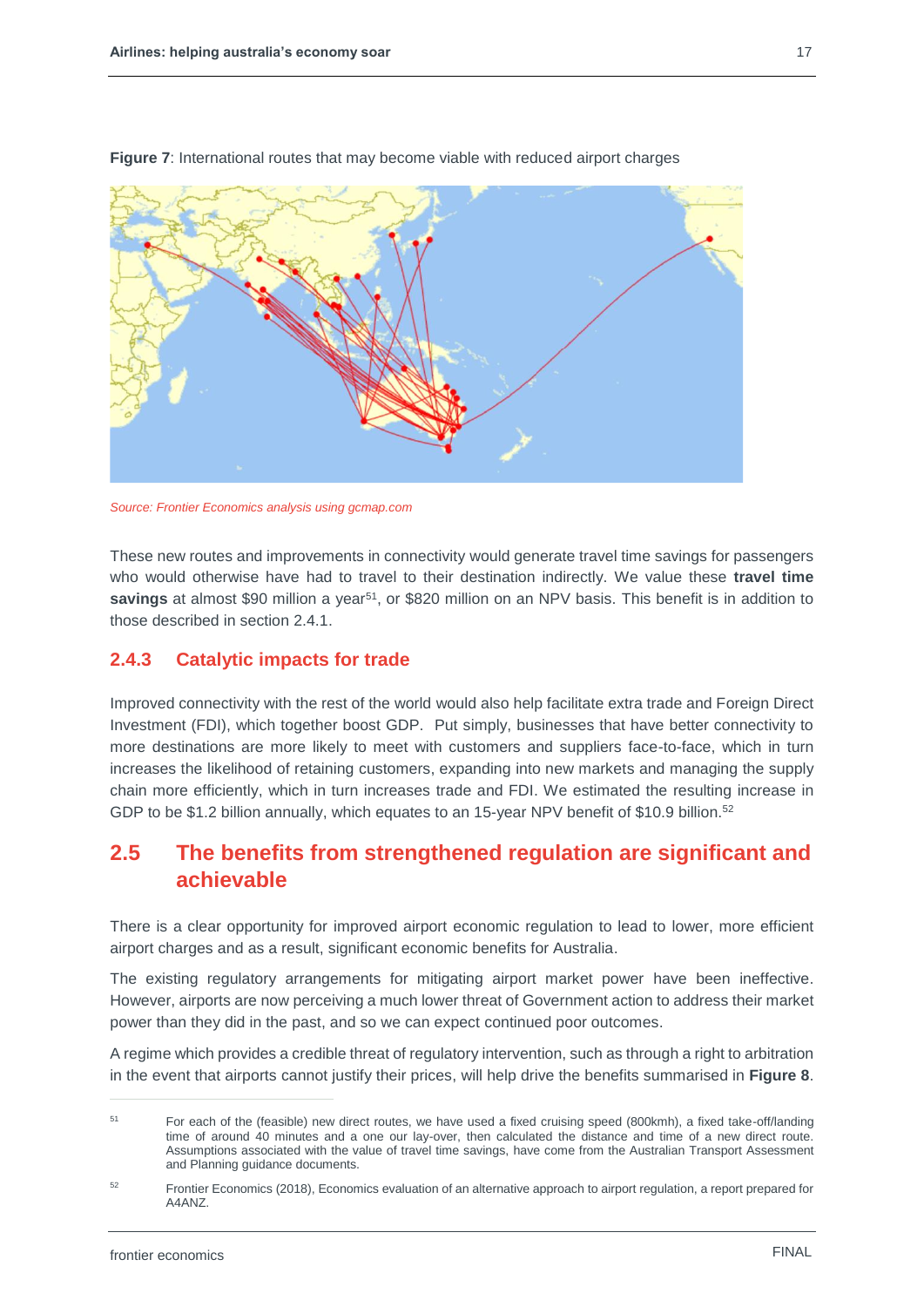We consider that such reforms could improve and streamline negotiation processes between airports and airlines, which would more than likely offset the additional incremental costs that may be incurred by a regulator in implementing a revised regime.<sup>53</sup> This would stand even if the connectivity benefits we describe do not arise.

*We estimate that each \$1 spent implementing and administering a reformed airport regulatory regime would deliver \$14 worth of value. 54*



<span id="page-20-0"></span>**Figure 8**: Potential benefits of improving airport regulation

*Source: Frontier Economics (2018), Economics evaluation of an alternative approach to airport regulation, a report prepared for A4ANZ. Note: figures are expressed in net present value terms, calculated over 15 years.*

These potential gains are simply too big to ignore. It is time for Australia to acknowledge the importance of the air transport sector and take the steps necessary to reign in airport market power. The resulting improvements in air connectivity both within Australia, and with the rest of the world, will be well worth it.

<sup>53</sup> For further details, see ibid.

<sup>54</sup> This is based on an estimate of \$34 million in additional administrative and implementation costs for the ACCC and Airports over the next 15 years associated with a potential increase in arbitrations and the introduction of an enhanced information transparency and disclosure regime. Potential benefits of \$479 million were estimated arising from more timely negotiations, travel time savings and a reduction in dead weight loss. Note: travel time savings and dead weight loss were reduced by 50% to account for greater uncertainty around these values. For further details see Frontier Economics (2019), Submission to the Inquiry into economic regulation of airports, Submission to the Productivity Commission's draft report.